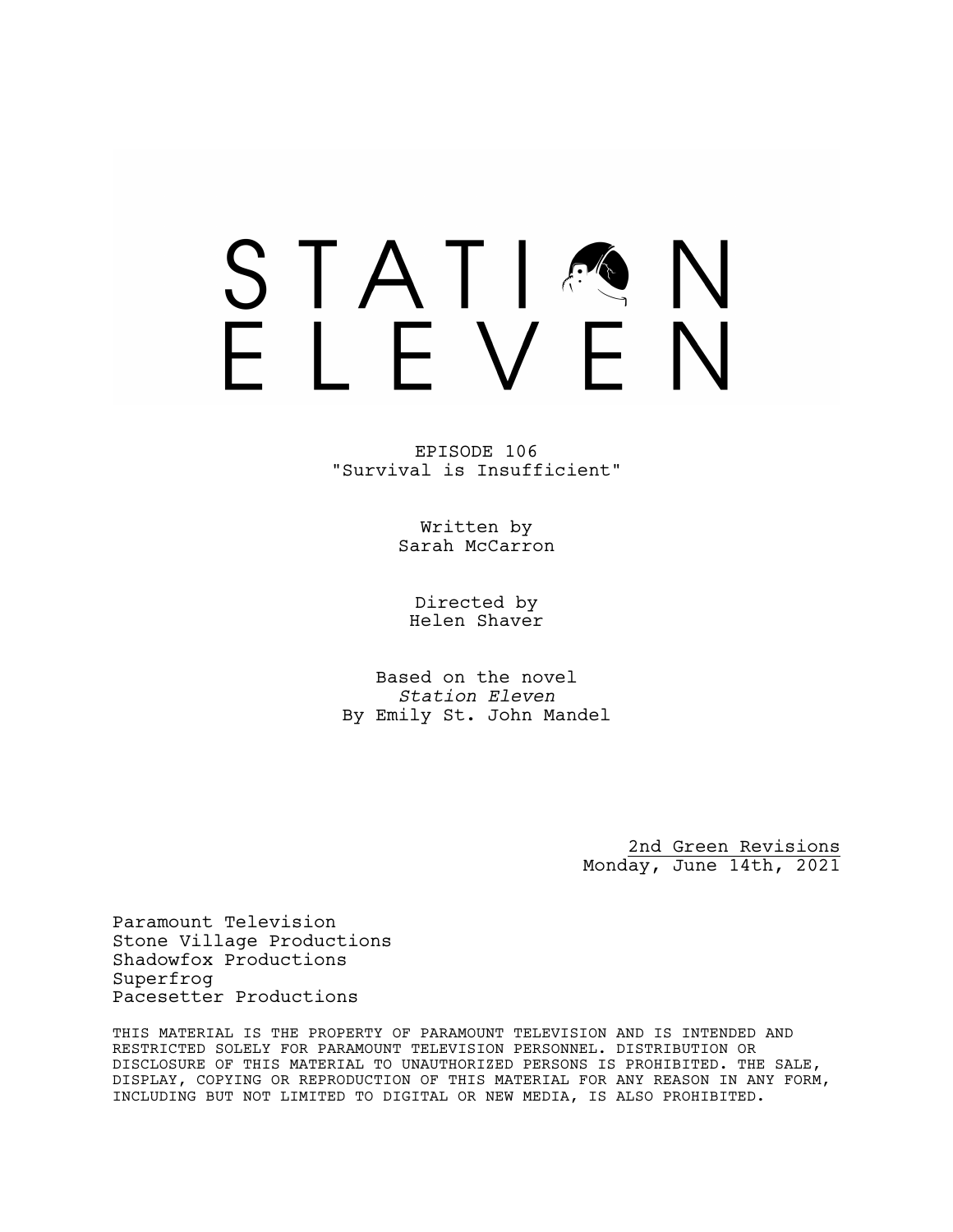# STATIQN

"Survival is Insufficient" Episode 106 2nd Green Revisions: 6/14/21

# **Revision History**

| Date     | Draft                | <b>Revised Pages</b>                          |
|----------|----------------------|-----------------------------------------------|
|          |                      |                                               |
| 10/5/20  | Production Draft     | All                                           |
| 12/17/20 | Full Blue            | All                                           |
| 3/18/21  | Pink Revisions       | $1 - 4$                                       |
| 4/21/21  | Full Yellow          | All                                           |
| 4/26/21  | Green Revisions      | $29 - 33$                                     |
| 4/27/21  | Goldenrod Revisions  | $32 - 33$                                     |
| 5/17/21  | 2nd White Revisions  | $5-6$ , $10-13$ , $15-16$ , $18-28$ , $34-40$ |
| 5/21/21  | 2nd Blue Revisions   | $15, 22 - 23, 40$                             |
| 6/3/21   | 2nd Pink Revisions   | $6, 9-13, 15-16$                              |
| 6/9/21   | 2nd Yellow Revisions | $33 - 39$                                     |
| 6/14/21  | 2nd Green Revisions  | $18 - 20$                                     |

**Notes:** Revisions are marked with (\*).

**632** dialogue changes

**635** V.O. removed and scripted entirely in 632.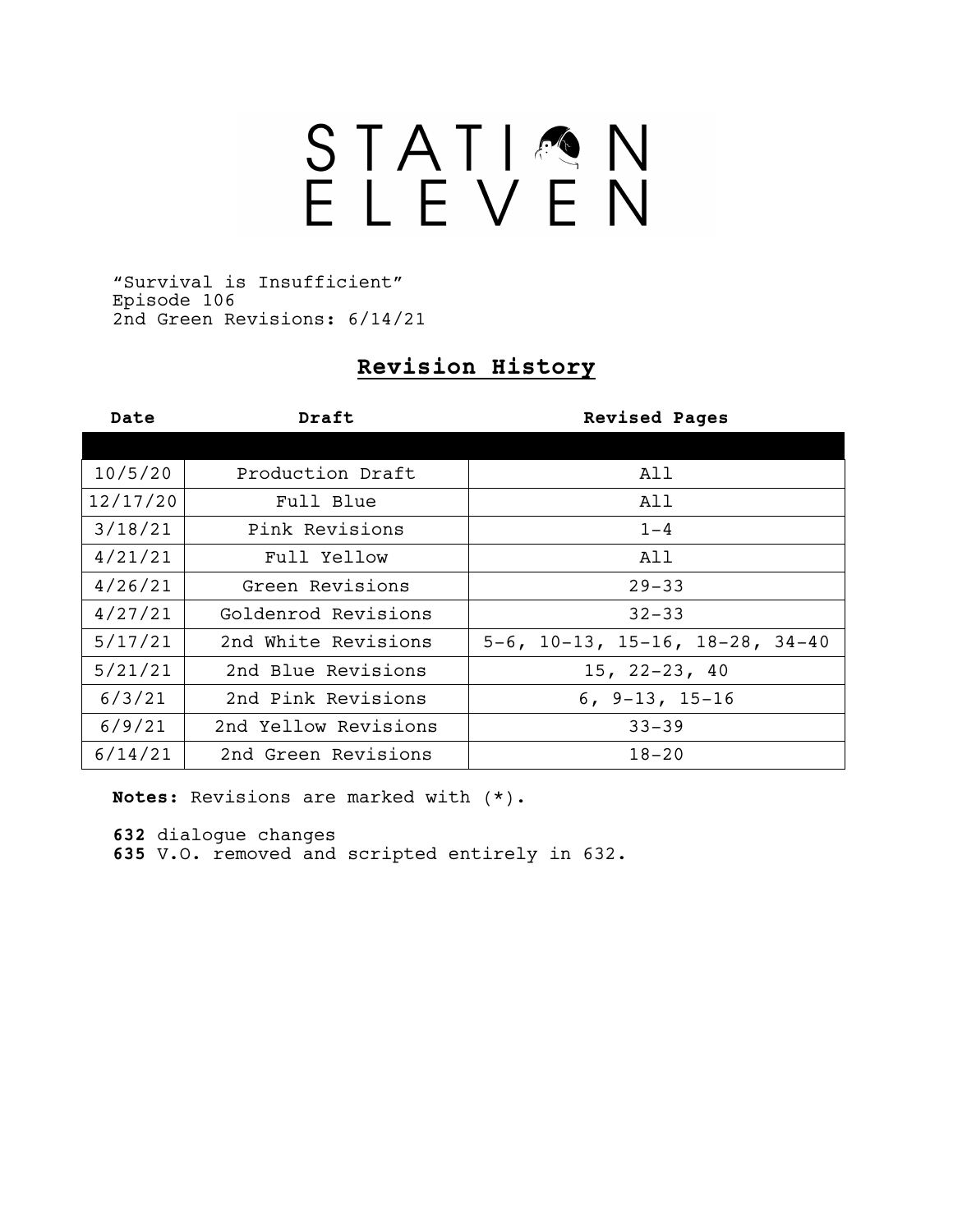# STATION<br>ELEVEN

"Survival is Insufficient" Episode 106 2nd Green Revisions: 6/14/21

## **Cast List**

| KIRSTEN RAYMONDEMACKENZIE DAVIS      |  |
|--------------------------------------|--|
|                                      |  |
| YOUNG KIRSTEN RAYMONDEMATILDA LAWLER |  |
|                                      |  |
|                                      |  |
|                                      |  |
| D T F.T F.R                          |  |
| AUGUST                               |  |
| SAYTD                                |  |
| WENDY                                |  |
| VT.AD                                |  |
| DAN                                  |  |
| CHRYSANTHEMUM                        |  |
|                                      |  |

TUBA S IOWA GIL DIALLO KATRINA MILDRED MOUNTEBANC RILEY HALEY BUTTERSCOTCH CODY SPACEMAN TARANTULA

VERY SMALL UNDERSEA BOY RED BANDANA MILITIAMAN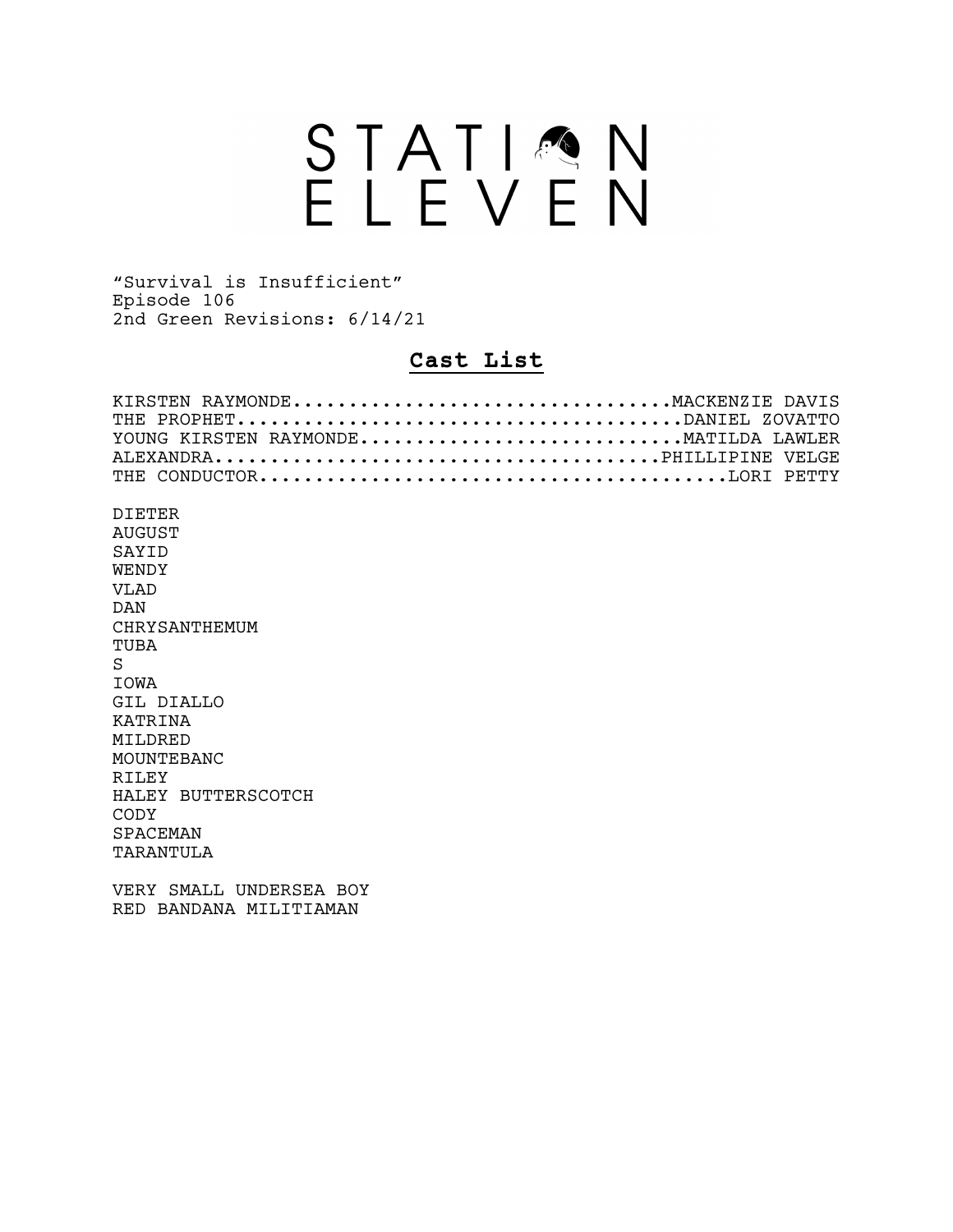# STATIMN

"Survival is Insufficient" Episode 106 2nd Green Revisions: 6/14/21

## **Location List**

### **Interior Locations**

INT. CURLING RINK - PINGTREE - Y2/D194 - DAY INT. CLUBHOUSE - FOYER - PINGTREE - Y20 - NIGHT INT. ABANDONED FACTORY - UPSTAIRS ROOM - Y20 - DAY INT. MACHINE ROOM - SEVERN CITY AIRPORT - Y20 - DAY INT. WINDOW ROOM - SEVERN CITY AIRPORT - Y20 - DAY

### **Exterior Locations**

EXT. EIGHTEENTH FAIRWAY - PINGTREE - Y20 - DAY EXT. FORK IN THE ROAD - GAS STATION/COUNTRY ROAD - Y20/D6 -DAY/NIGHT EXT. THE WOODS - Y20 - DAY EXT. MEADOW - Y20 - DAY EXT. ABANDONED FACTORY - Y20 - DAY EXT. ABANDONED FACTORY - GANTRY - Y20 - DAY EXT. "THE YARD" - SEVERN CITY AIRPORT - Y20 - DAY / DAWN EXT. ABANDONED HIGHWAY - Y20 - NIGHT EXT. A DARK, WOODED PATH - Y20 - DAY EXT. LAURA'S CABIN - DRIVEWAY - Y0/D358 - DAY (109 FOOTAGE)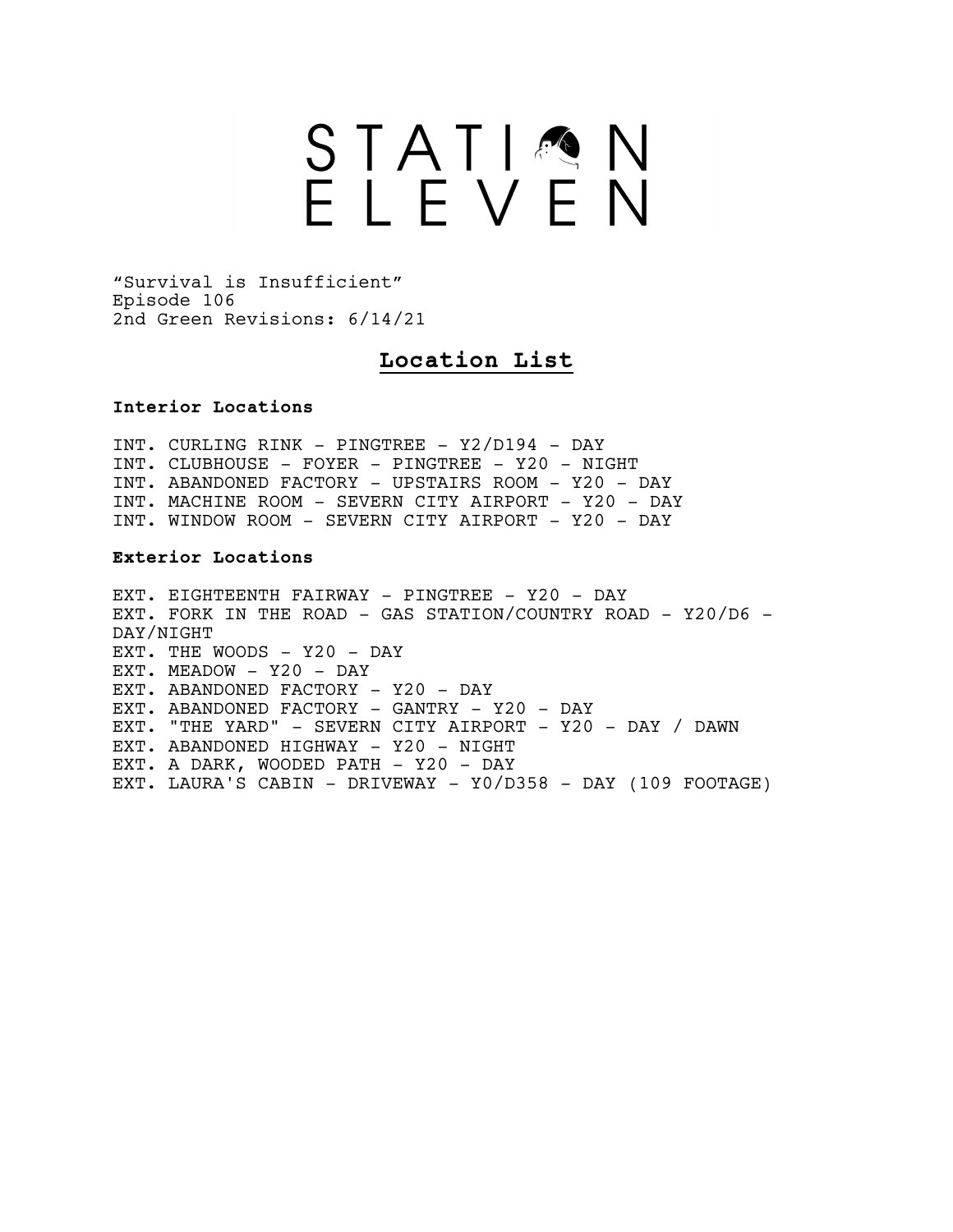# STATIQN

"Survival is Insufficient" Episode 106 2nd Green Revisions: 6/14/21

## **Day/Night Breakdown**

### **A NOTE ON THIS SYSTEM:**

Year Zero dates have the Year (Y0) and then the date (D13). Year Twenty dates have the Year (Y20) and then the **story day** (D1- D15) across the entire season, which does not correspond to a calendar date.

### **SN# SCRIPT D/N**

| $1-3$                                       |
|---------------------------------------------|
|                                             |
| $C5$                                        |
|                                             |
| $6-8$                                       |
|                                             |
|                                             |
|                                             |
|                                             |
|                                             |
|                                             |
|                                             |
|                                             |
| STORY DAY 7 IS FOUR DAYS AFTER STORY DAY 6: |
|                                             |
|                                             |
|                                             |
|                                             |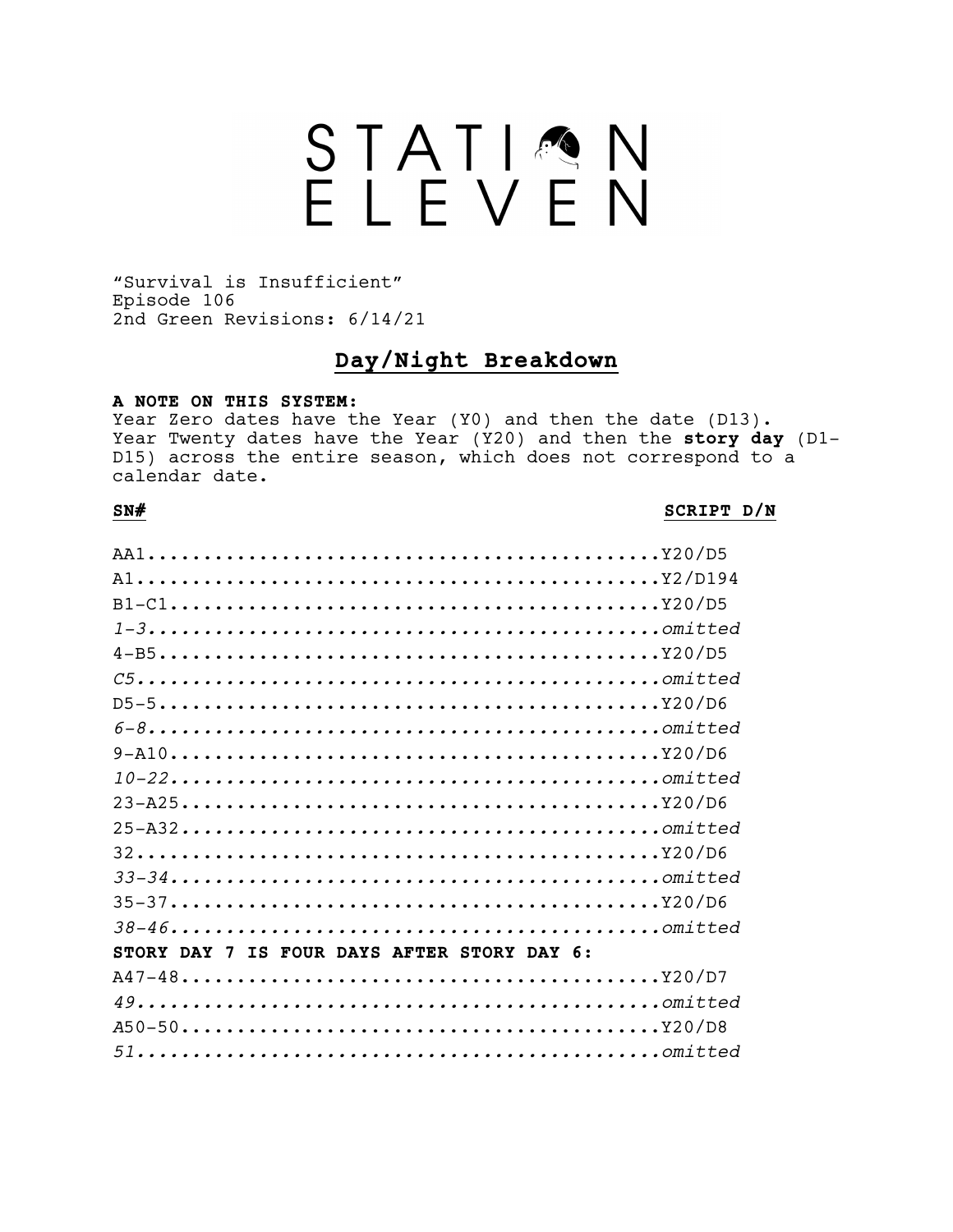### AA1 **EXT. EIGHTEENTH FAIRWAY - PINGTREE - Y20/D5 - NIGHT** AA1

TIGHT ON **KIRSTEN** as she sprints through the night, flat-out.

KIRSTEN

*ALEX!!!*

...breathing deep, eyes alive and searching as someone in the deep background's chasing her as well...**SAYID**--

SAYID

*KIRSTEN!*

### A1 **INT. CURLING RINK - PINGTREE - Y2/D194 - DAY** A1

CAMERA TRACKS BEHIND A RUNNING GIRL IN A WHITE DRESS as she moves through an enormous, vaulted space, rushing, looking here and there. When we COME AROUND, we see that it is **YOUNG KIRSTEN**, no longer feral at all.

Two weeks into her time with the troupe, here visiting Pingtree of old. And we find her in the middle of disaster- she had a babysitting job, and she lost a baby.

She is looking panicked as she crosses the WHITE AND RED CIRCLE of a CURLING TARGET, drops the DIAPER BAG, and darts toward a whole bunch of golf equipment, looking.

### YOUNG KIRSTEN Alex? Alex???

We've never seen her so panicked. She hustles past a row of golf clubs, then golf carts, looking under each, as the shafts of sunlight from above coming down into this space like it's a church. Hunting, looking everywhere--

### B1 **EXT. EIGHTEENTH FAIRWAY - PINGTREE - Y20/D5 - NIGHT** B1

*AS KIRSTEN KEEPS RUNNING.* It's SAYID behind her, trying to keep pace, having trouble--

> SAYID *KIRSTEN! WHAT HAPPENED????*

### A1pt **INT. CURLING RINK - PINGTREE - Y2/D194 - DAY** A1pt

YOUNG KIRSTEN

*ALEX???*

Young Kirsten's voice echoes through the huge space. She looks like Alice in Wonderland, panic and hustle in her eyes.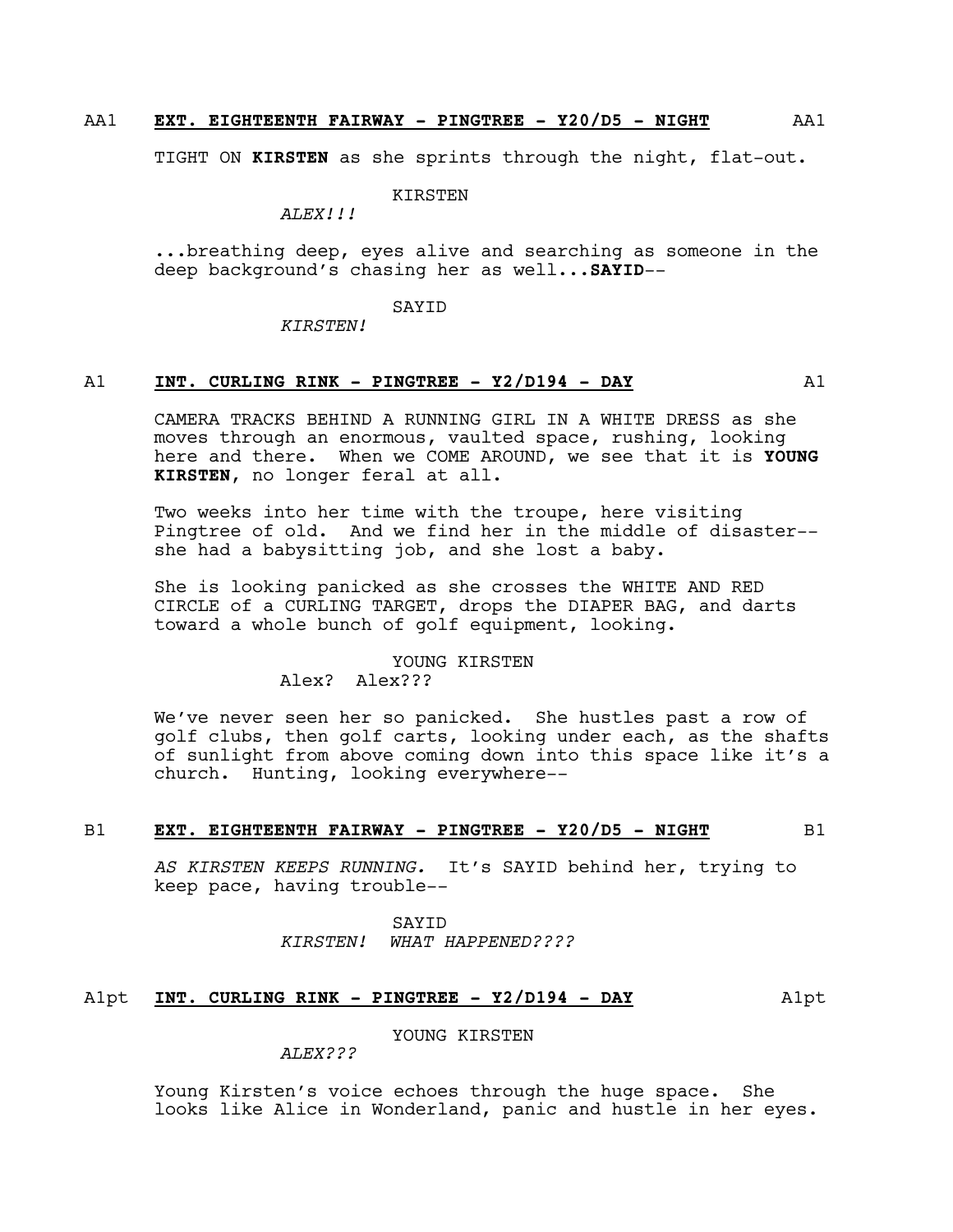YOUNG KIRSTEN (CONT'D) WHERE ARE YOU?

Her voice echoes as she looks left, and her eyes go wide. She hustles that way.

### C1 **EXT. LAURA'S CABIN - DRIVEWAY - Y0/D358 - DAY** C1

*A FLASH OF SOMETHING THAT WE'VE SEEN BEFORE.* Kirsten, in a different timeline, panic in her eyes as she finds her copy of *Station Eleven* lying in the middle of a snowy road, looks out in search of Jeevan.

We are M.O.S., in perfect silence now, *as she screams his name once, then twice.*

But the memory's fading. This time we don't hear the name of who she's really looking for. Instead we get--

### A1pt **INT. CURLING RINK - PINGTREE - Y2/D194 - DAY** A1pt

**GIL DIALLO** seated at a desk, upright, posture strong, hands folded, looks right at Young Kirsten. On the foldout tabletop desk, there are two main items-- a giant leather bound BOOK with some quills and ink nearby; and also, a BAZOOKA.

She pants, upright, waiting for him to address her.

GTT. Hi. I still don't know your name.

YOUNG KIRSTEN

Hi. I--

GTT. This book... (impossibly slow beat) ... was started... by a Red Bandana. Are you familiar with Red Bandanas?

Despite the urgency of the fact that she has LOST A BABY, Kirsten nods yes.

YOUNG KIRSTEN

A little.

GIL Do you know how they recruited members?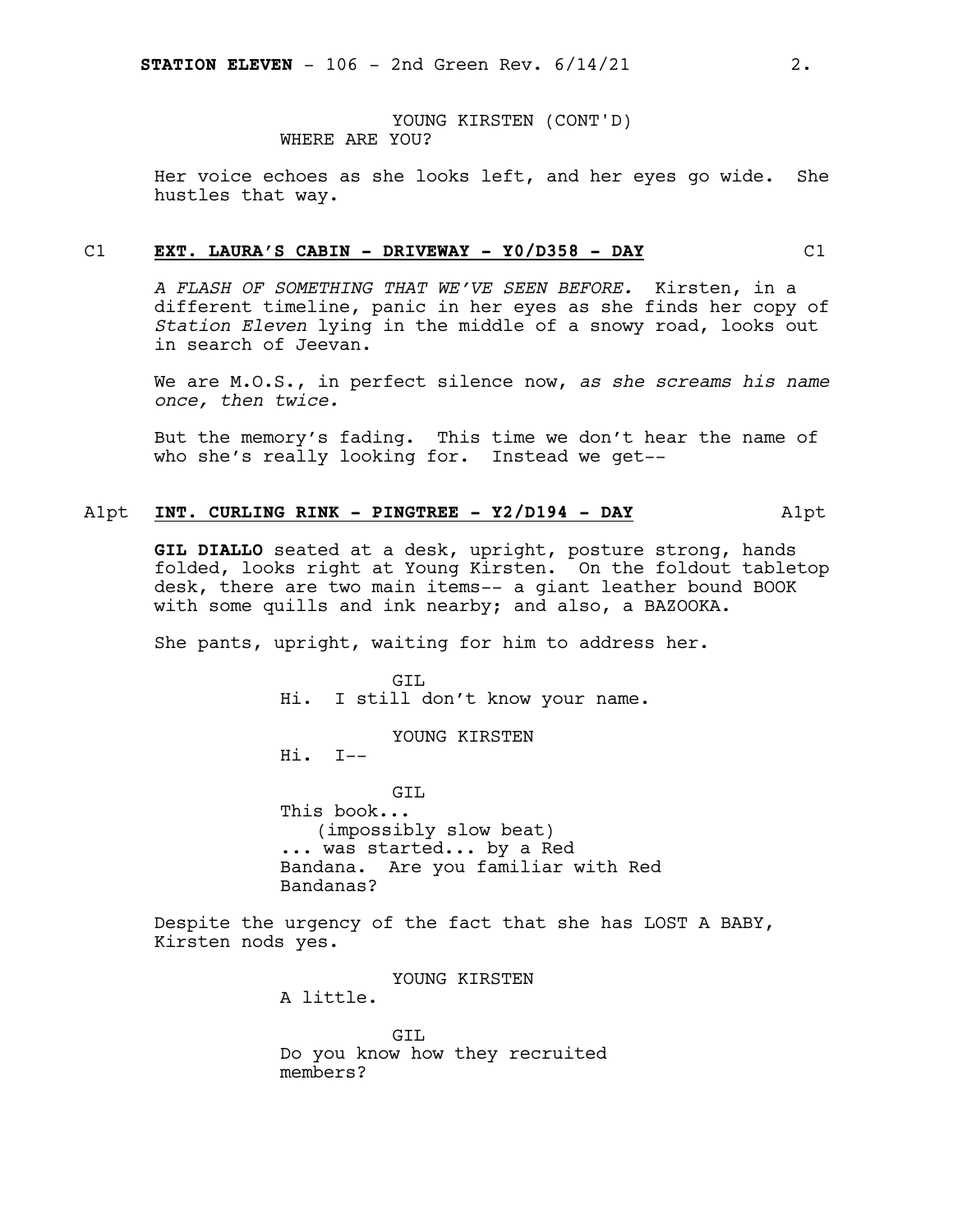YOUNG KIRSTEN They only ever chased me. Or I killed them.

Gil looks at her a beat.

GIL They shot poison darts at them. (wind out of sails a bit) Do you know what the poison was?

YOUNG KIRSTEN I lost the baby.

GTT.

Huh.

YOUNG KIRSTEN *I lost Alex! I don't know where she is!*

GTT.

Oh.

Gil takes a breath, stands, picks up a SMALL, HALF-SIZED GOLF BAG against the wall behind him, brings it over. Shows her that **BABY ALEX** is inside. Young Kirsten reaches in and plucks her out, hugs her, near tears and emotional.

> GIL (CONT'D) She likes to run away. (then) Maybe change her diaper.

He picks up the bazooka as Kirsten has a moment with her, then remembers the diaper bag, goes that way.

He strolls behind her, messing around with the bazooka, holding it on his shoulder.

> GIL (CONT'D) Anyway, the Red Bandanas are all dead, and tonight we're performing for an English Department. Weird world, right?

Kirsten is ignoring him, and has landed back at the curling circle, lays Alex down. Begins to change her.

> (MORE) GIL (CONT'D) Last time I came here, this place was golf and weapons.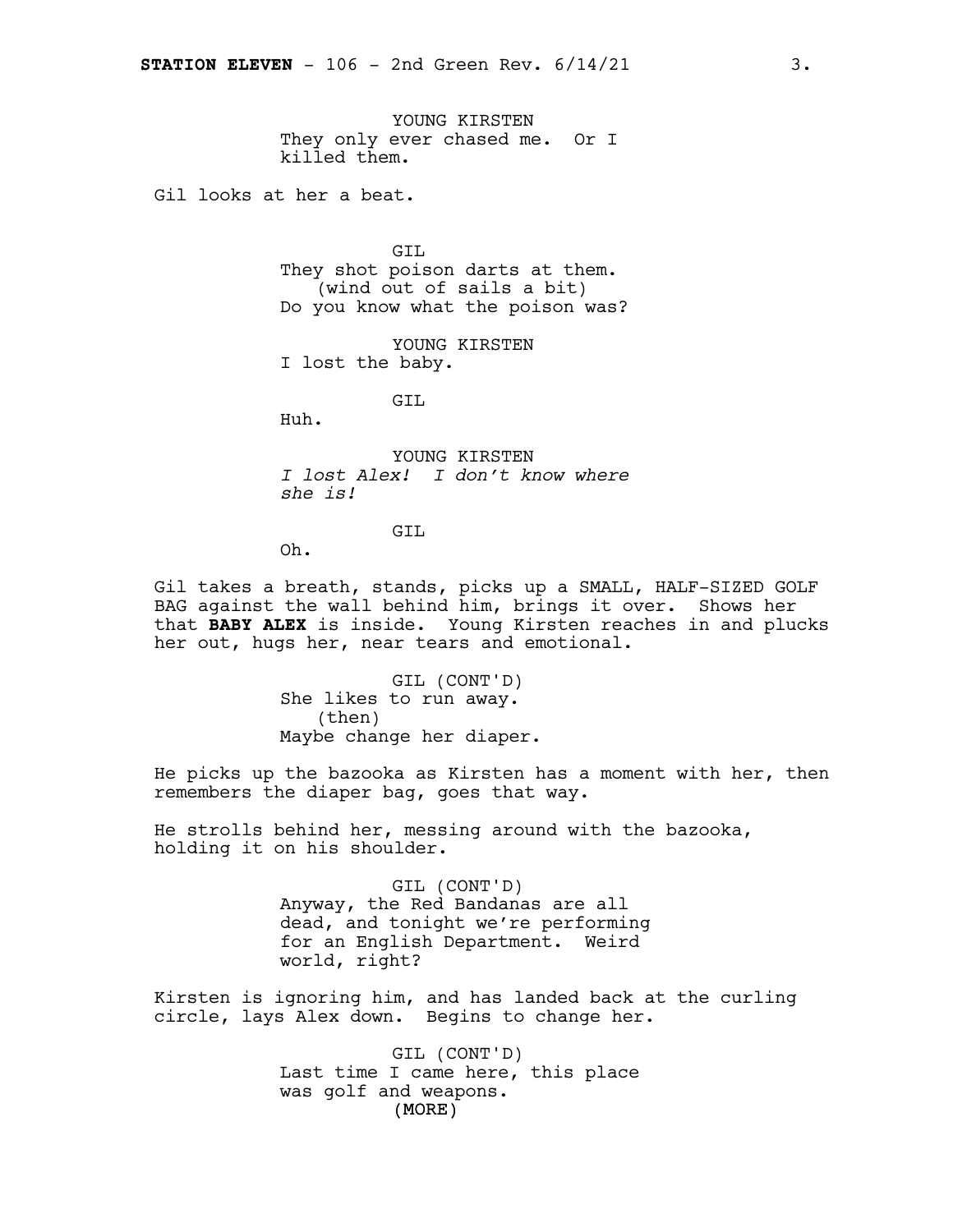GIL (CONT'D) You know what I thought? When I came in this room?

Kirsten is smiling down at Alex.

GIL (CONT'D) It should be a theatre. We could all settle here. Make art. Be safe. Stop running.

YOUNG KIRSTEN Hi, Alex. Hi. How are you? I'm so sorry. You're fine, though.

She stands up baby Alex. Gil looks down at the nice moment.

YOUNG KIRSTEN (CONT'D) My name's Kirsten...

We POP TO THE HUGE WIDE.

GIL Finally we get her name.

- 1 OMITTED 1
- 2 OMITTED 2
- 3 OMITTED 3

### 4 **EXT. EIGHTEENTH FAIRWAY - PINGTREE - Y20/D5 - NIGHT** 4

Kirsten's running hard and suddenly STOPS*.*

Panting, looking down at what we don't see right away. Sayid finally catches up to her. Looks down, too.

REVEAL that a hole's been dug, almost a gopher-hole, and around it, the dark outline of an ORANGE SPRAY-PAINTED CIRCLE. WIDEN UP to reveal, in the moonlight, that LOTS OF MINES HAVE BEEN DUG UP.

Sayid stops himself beside her.

SAYID What happened?

Kirsten scans the fairway.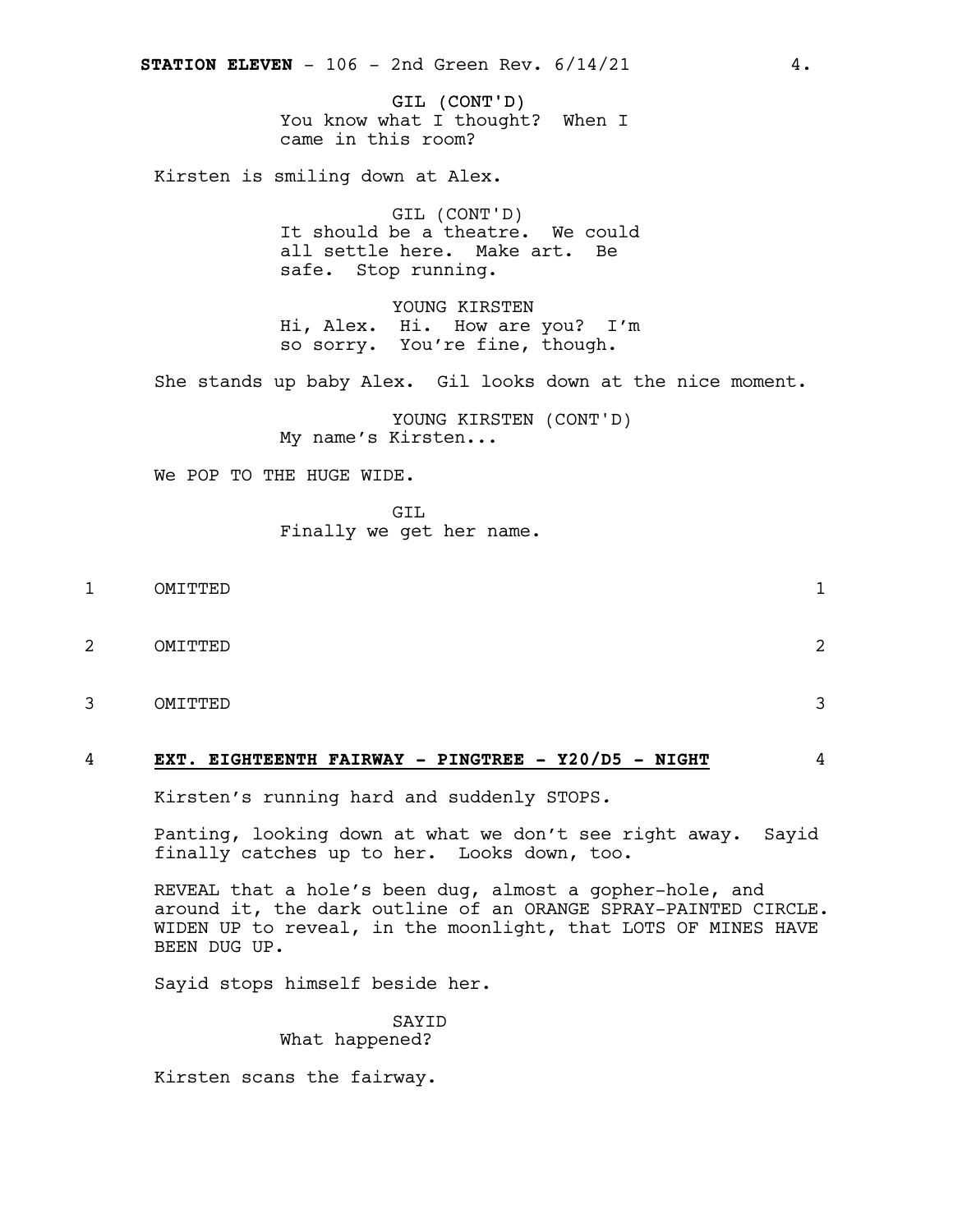### KIRSTEN They're stealing mines.

Sayid grabs her shoulders, turns her to face him.

SAYID (points) *BACK THERE! What happened?*

Kirsten stares back at him. Still so many ways to answer...

### A5 **INT. CLUBHOUSE - FOYER - PINGTREE - Y20/D5 - 15 MINUTES AGO** A5

*WE FLASH TO WHAT JUST HAPPENED BACK AT PINGTREE:* Kirsten taking aim and throwing her blade, no hesitation.

### B5 **EXT. EIGHTEENTH FAIRWAY - PINGTREE - Y20/D5 - NIGHT** B5

We come back to the moment. Kirsten answers.

KIRSTEN The Prophet... killed Gil. He sent the kids back. They had mines strapped to them. (off look) I tried... to stop it.

### SAYID

(calmly) Kirsten...

Sayid is indicating a LONG SHARD OF WOOD sticking out of Kirsten's arm, freaked out by it, freaked out that she hasn't noticed it.

> KIRSTEN Thanks. He might have Alex.

Kirsten looks and PULLS IT OUT, drops it.

SAYID I think you're in shock, okay? (almost fainting) We should go *back.* Right now. We're out here by ourselves.

Kirsten's looking off into the distance, seeing a glowing far away on the horizon.

> KIRSTEN That's fire.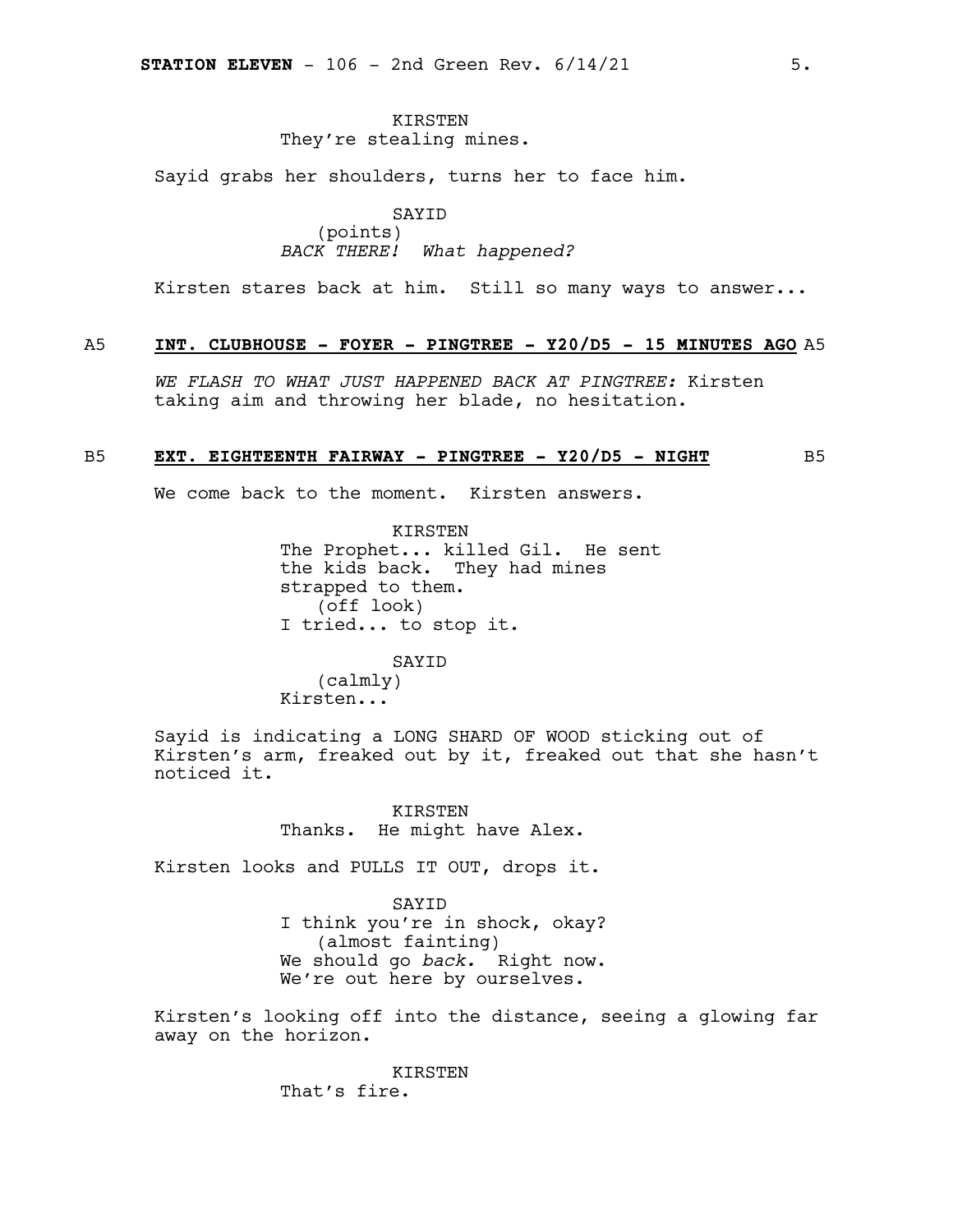She runs off, through the scrub and dug-out holes where mines used to be.

C5 OMITTED C5

D5 **EXT. FORK IN THE ROAD - GAS STATION/COUNTY ROAD - Y20/D5 -** D5 **NIGHT**

Kirsten's running hard again, Sayid behind her, trying to think this out even as adrenaline propels her and him away from the golf course... And we see the source of the glow.

### *A burning billboard looms above, casting firelight on twentyfour upside-down crosses planted around the gas station like a graveyard.*

Kirsten stands before it, eyes wide as Sayid runs up beside her and sees a flat stone on the ground, words on it written in jagged white chalk. *"Here Lies Kirsten Raymonde.*"

He looks at her, runs to another.

SAYID Here's Dieter. Here's S.

KIRSTEN He's going to kill the Traveling Symphony.

# **S T A T I O N E L E V E N**

### 5 **EXT. EIGHTEENTH FAIRWAY - PINGTREE - Y20/D6 - DAY** 5

Morning. The wind whips at **KATRINA** and **MILDRED** as they make their way toward The Traveling Actors, who are down at the edge of the 18th green, preparing their sacks to leave after such <sup>a</sup> destructive evening. Mildred is holding an M-16. Katrina has <sup>a</sup> side-arm.

**DIETER** looks up and frowns at the sight of black smoke in the sky, far off. Strange, troubling... **WENDY** notices.

WENDY

You okay?

DIETER If that's the gas station... it's the rally point with the musicians.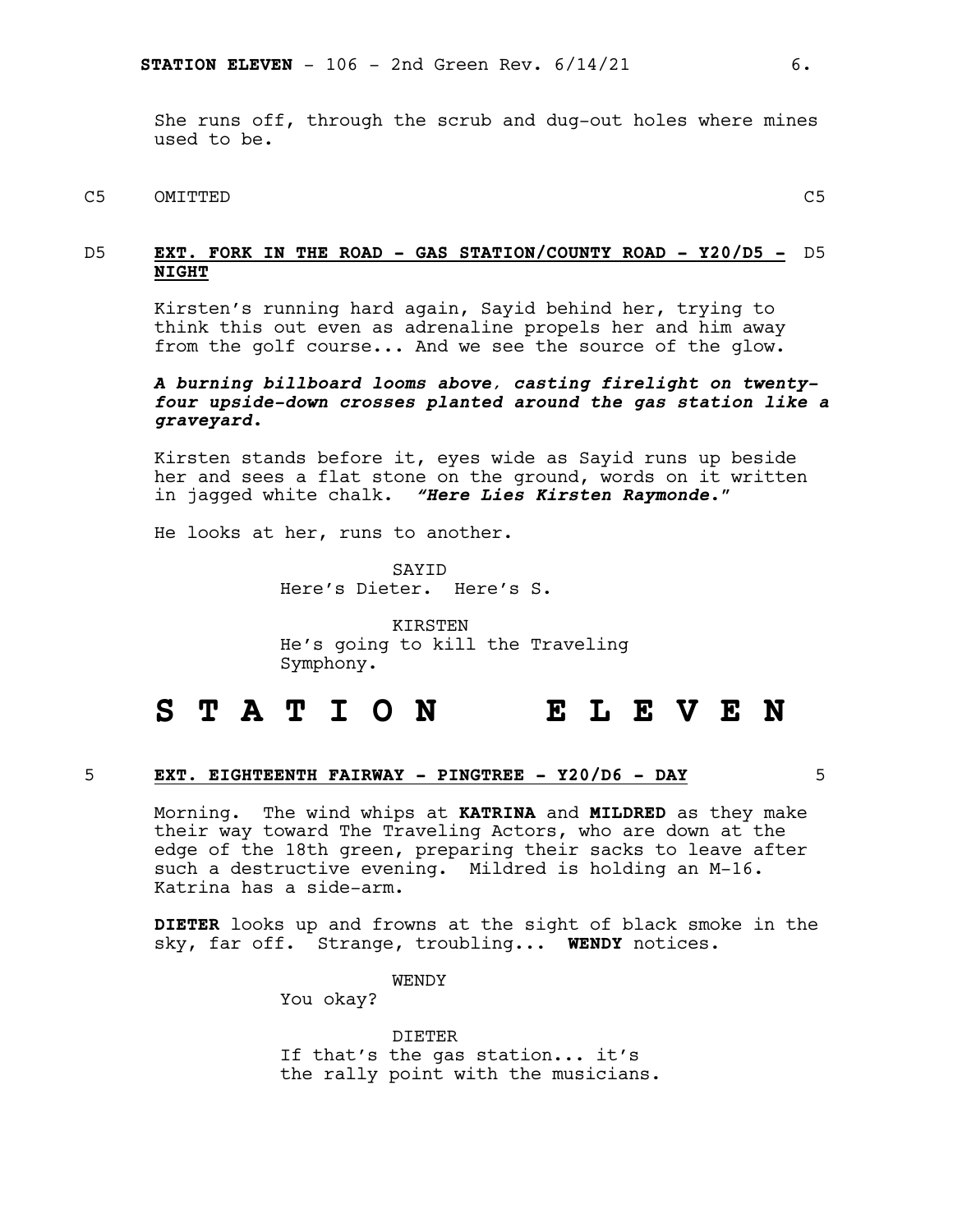Wendy looks.

DIETER (CONT'D) I know. You're happy. (off look) You wrote a great play... no one remembers. There's always a disaster.

**WENDY** I'm so fucking selfish.

DIETER No you're not. We're artists. (off look) Whatever matters is... all that matters.

Dieter looks over and sees **THE CONDUCTOR** sitting against a tree, drinking Scotch stolen from above.

### WENDY

Go help her.

Dieter goes past the three empty PACKS waiting for Sayid, Kirsten, and Alex, crosses to The Conductor. As he goes, he pulls an OILCLOTH from his pocket, unwraps, looks down at the SHATTERED REMNANTS of The Conductor's glasses. He has worked to fashion them back together into something vaguely wearable.

He glances at Katrina and Mildred, stepping their way. He goes to The Conductor. Leans down.

> DIETER (gently) They're coming. Sarah.

THE CONDUCTOR Gil's body?

DIETER Just them. I don't think there's any body left.

Dieter reaches down his hand, she waves an arm blindly, takes it. He pulls her up.

> DIETER (CONT'D) (gently) Here. Try these.

He places the busted glasses on her face.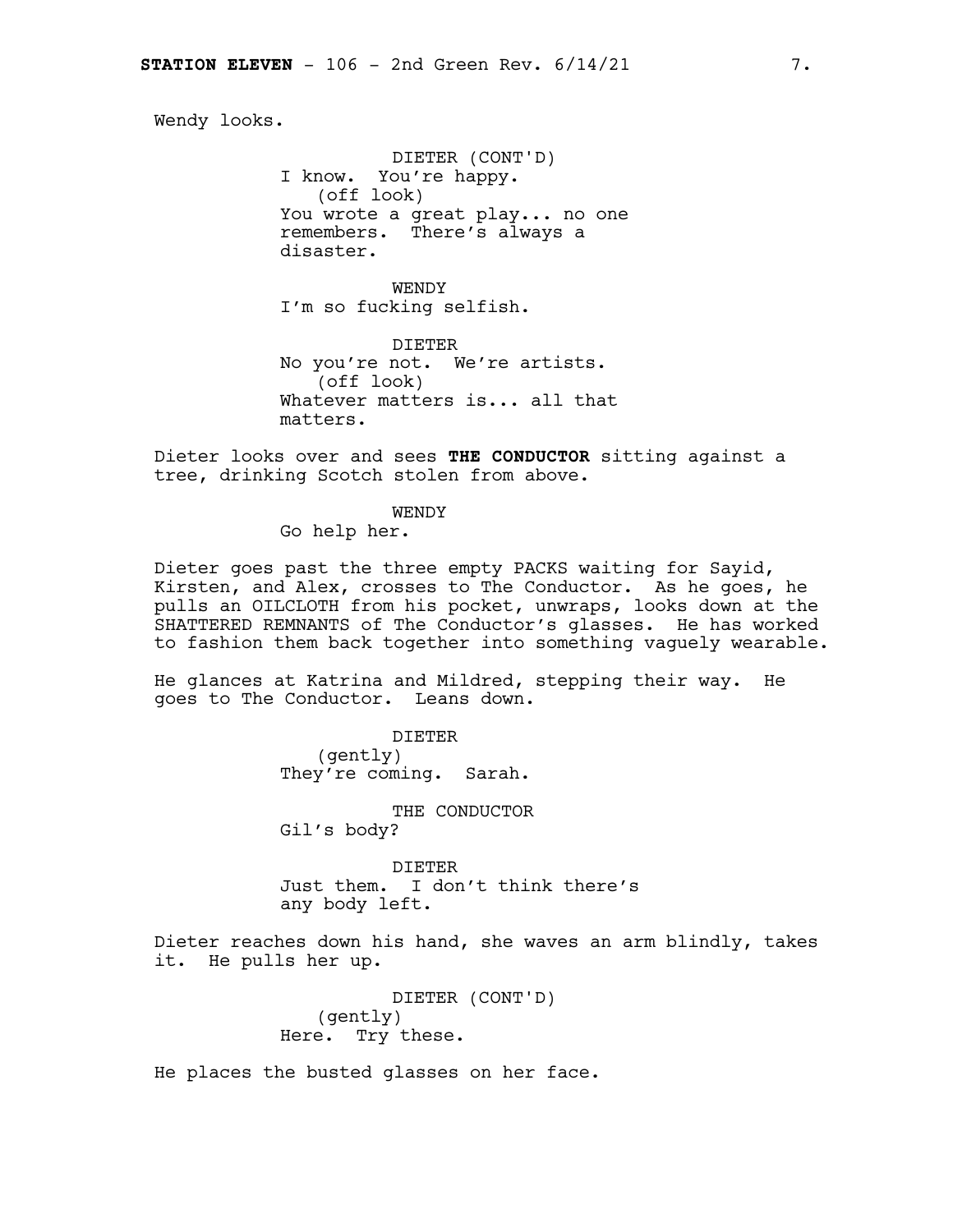DIETER (CONT'D) Can you see?

THE CONDUCTOR Does it matter?

She's looking at Katrina and Mildred.

KATRINA Sarah! Don't be ridiculous. Stay a few more days.

Others present are **AUGUST**, **DAN**, and **CHRYSANTHEMUM,** packing up and looking shaken.

> KATRINA (CONT'D) It's too dangerous. This monster's obviously nearby.

THE CONDUCTOR We'll reconnect with our people. Get our wagons. Move on.

Dieter steps in.

DIETER We're still missing Kirsten, Sayid, and Alex....

KATRINA Alex isn't missing. She's been crying with me all night. There she is now.

The Conductor stares grimly at Katrina, who twists and looks back to the clubhouse. She points.

They all look and see **ALEXANDRA** is indeed stalking toward them, BACKPACK and all her things gathered, looking stormy. Uninjured. Head down. Sunglasses on like a disgraced celeb.

> KATRINA (CONT'D) She said she went for a ride and got thrown by her horse.

CHRYSANTHEMUM Kirsten's horse.

THE CONDUCTOR (to Dieter) Kirsten and Sayid will rally at the fork. Like the others.

She looks out the members of the troupe who are here.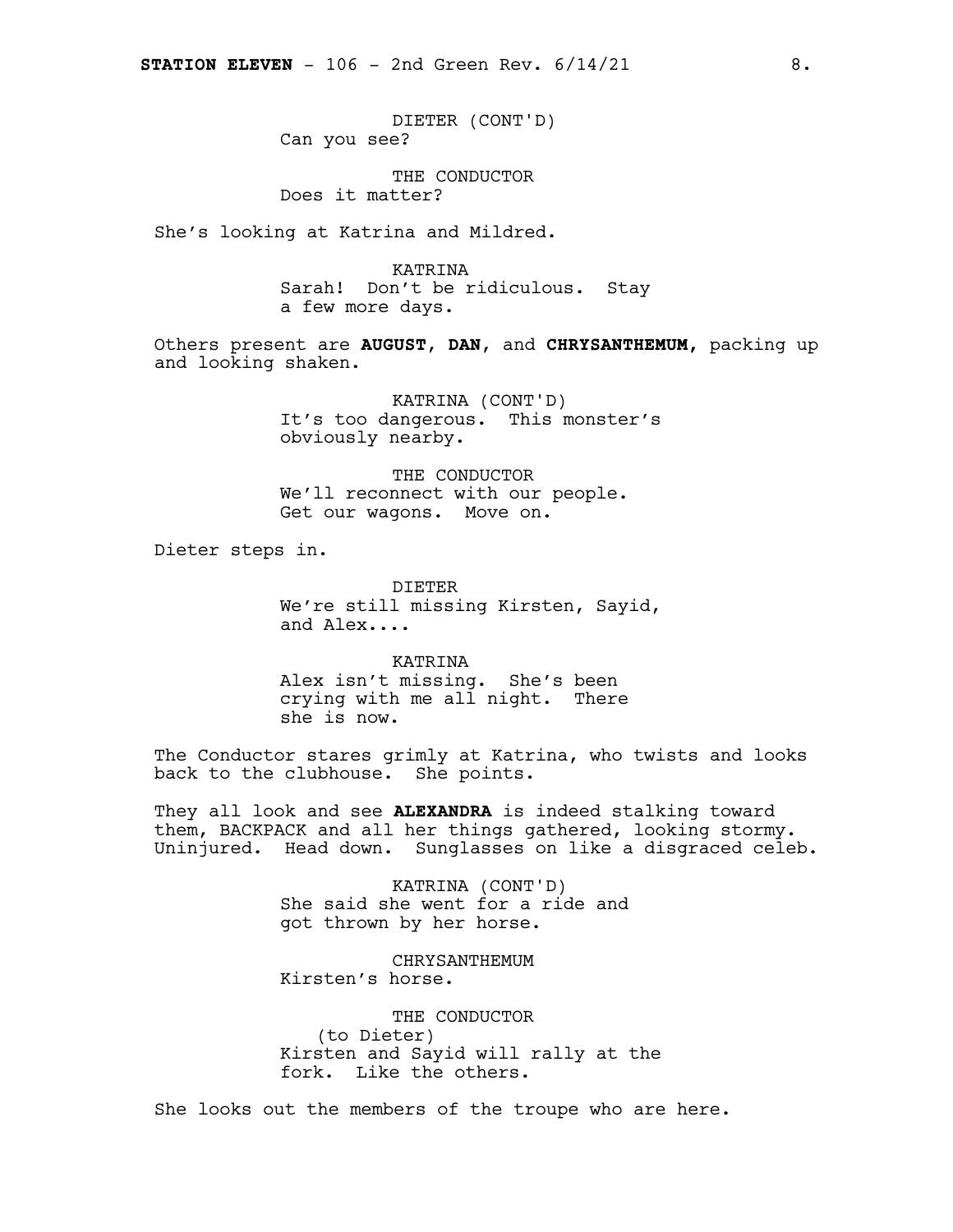THE CONDUCTOR (CONT'D) We lost someone last night.

The Conductor DRAWS HER FLAREGUN, causing Katrina and Mildred to gasp, and she points it in the air.

She FIRES up into the sky and a BRIGHT FLARE screams upward. She reloads and FIRES AGAIN. And AGAIN. And AGAIN. And AGAIN. And AGAIN. And AGAIN. The other members of the troupe watch sadly. It's a salute. She is upset. But there's also method to the madness...

> SAYID (PRE-LAP) *There's no bodies, at least.*

- 6 OMITTED 6
- 7 OMITTED 7
- 8 OMITTED 8

### 9 **EXT. FORK IN THE ROAD - GAS STATION/COUNTY ROAD - Y20/D6 - DA**9**Y**

Kirsten and Sayid watch the different colored flares arc out into the darknening sky. The last two are YELLOW FLARES. It's an odd rainbow, but appears to mean something. They both look. Seem to read.

> KIRSTEN They're coming here.

SAYID And two missing-- That's *us*. (brightening) That means Alex is with them.

He stands up. Charred billboard and Symphony graveyard behind him.

> SAYID (CONT'D) Everything's good.

Kirsten looks at him, irritated. She starts going through her pack, looking for her telescope.

> KIRSTEN The Prophet wants to kill us all.

She moves past him, pulls her telescope from her old backpack, scans the horizon.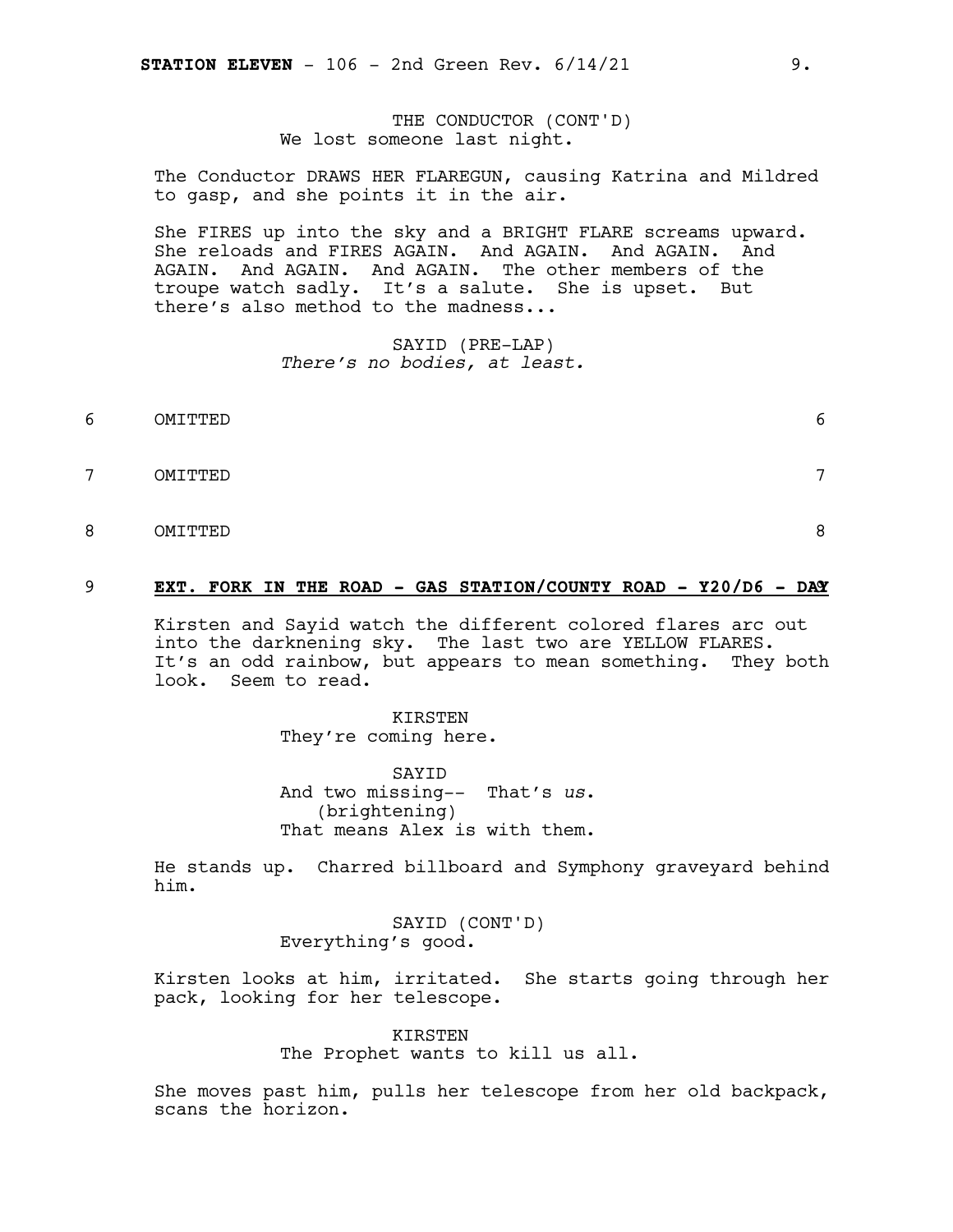KIRSTEN (CONT'D) Do you not see what's right behind you?

SAYID How many Jesus dudes have we met along the way?

KIRSTEN He's different. It's my fault he's after us.

SAYID None of it's your fault. (off look) Those kids were... brainwashed. They were terrorists.

KIRSTEN

Not what I mean.

Kirsten puts the telescope away, goes to her pack, takes stock of her weapons. She draws her GNARLY KNIFE from her back, checks it. In her pack she has her TINY GREEN KITCHEN KNIFE, a few other blades. Her BONE-HANDLED BLADE currently resides in the back of an exploded child.

> SAYID What do you mean?

KIRSTEN I did this. I stabbed him in St. Deb's. He just didn't die. He was in Alex's head.

SAYID Alex... is not a child. She doesn't fall in love with cult leaders. Don't spin out.

KIRSTEN I'll feel better when he's dead. Also, I don't "spin out."

She walks down the hill, away from the gas station, taking neither fork in the road, following tracks: TWO PARALLEL LINES LEADING AWAY, like two long "11"s.

> SAYID We should wait here!

KIRSTEN Then wait here. I'll be back by nightfall. They can't be far.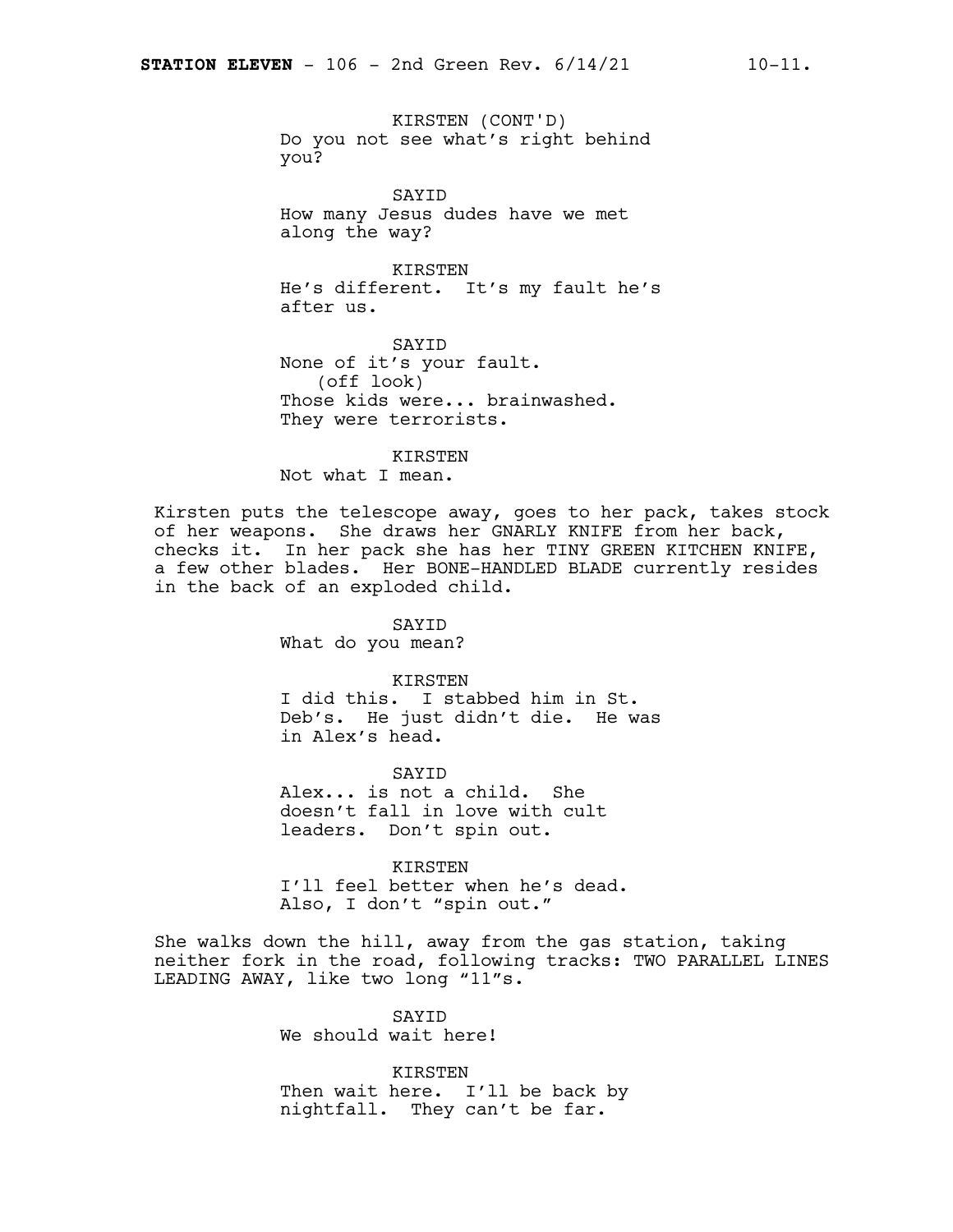### A10 **EXT. DRY RIVERBED - Y20/D6 - DAY** A10

Kirsten slowly works her way up a rocky, dry riverbed, pausing here and there. She's tracking. Decrypting scrapes and markings. She makes it to the top and is rewarded with clear tracks: two parallel lines again. Keeps going.

### 10 **EXT. THE WOODS - Y20/D6 - DAY** 10

Kirsten moves through the woods, stops when she sees the two lines of the wheelchair tracks are crossed by what are clearly HOOF PRINTS in the mud...

She *WHISTLES,* looks around with little hope, until her eyes land on... a tree.

In the bark, there's a carving, lots of ninety-degree angles, some kind of ancient rune or symbol, and above it, a more detailed version of the upside-down t...

Until she steps to the side of the tree a little bit, and sees a HUGE OLD FACTORY in the distance, jutting out against the greens and blues of the otherwise beautiful landscape.

THUNDER RUMBLES OVERHEAD. She looks up at the sky, then back the way she came. Then over at a pile of junk, where some dirty plastic tarp flaps in the wind. She goes toward it.

### A11 **EXT. THE WOODS - Y20/D6 - DAY** A11

It's RAINING HEAVILY NOW as Kirsten sits below a quick and dirty pup-tent, made from that trashy plastic tarp. She's reading *Station Eleven*.

*She is reading PAGES 10 & 11 closely. She then turns the page, reads 12 & 13. The caption reads "I have a job to do", but the dialogue is between K, the Rebel Undersea Leader, and Dr. Eleven. They discuss the death of K's mother, and K shows Dr. Eleven her medallion. On it, we see for ourselves the more-detailed version of that upside-down t. Kirsten's eyes land on one of K's demands: "We long only to go home."*

### KIRSTEN (O.S.) *JEEEEVANNNNNN!!!!*

CAMERA COMES AROUND and we find the yeller to actually be--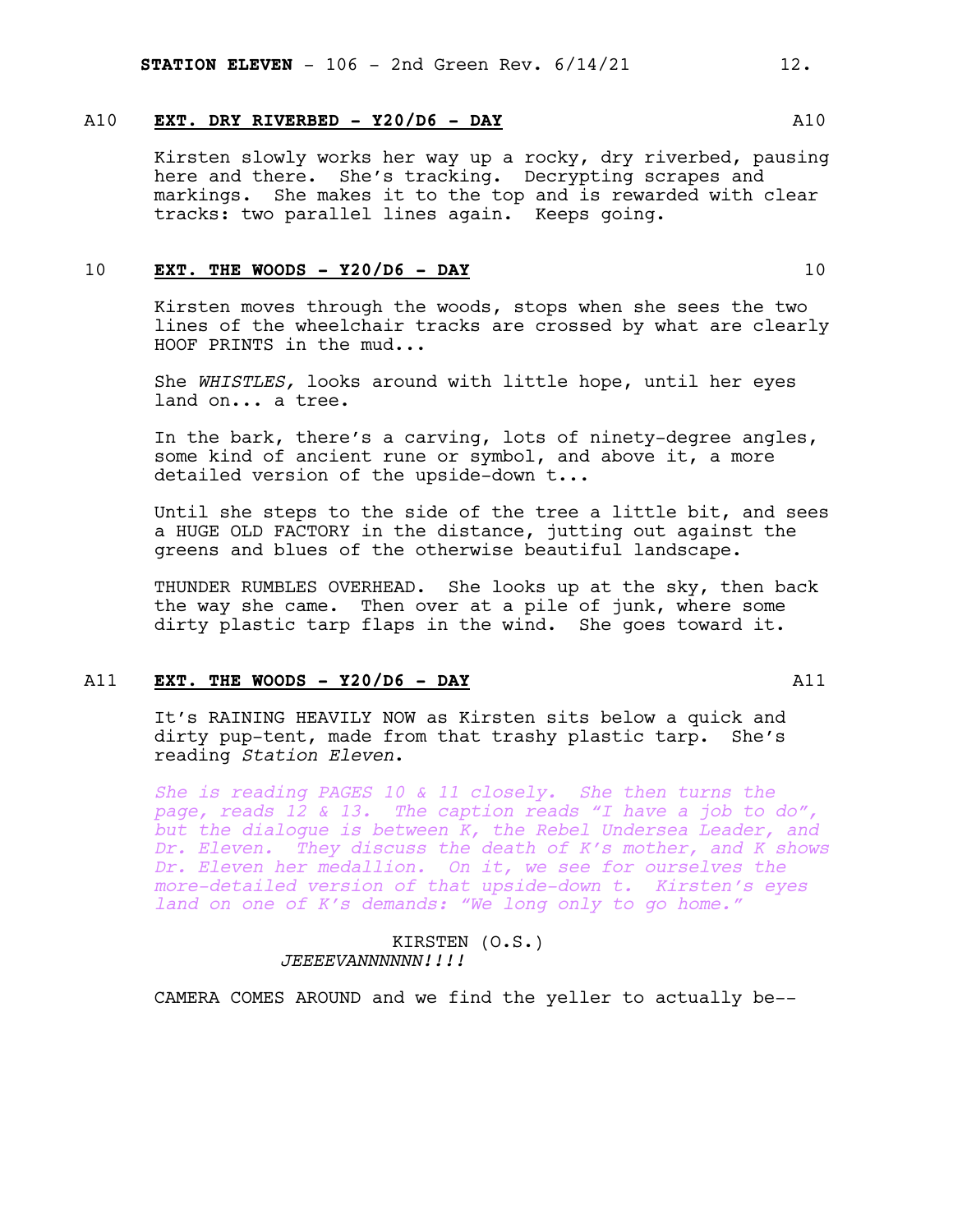### 11 **EXT. LAURA'S CABIN - DRIVEWAY - Y0/D358 - DAY** 11

*[PRODUCTION NOTE: EPISODE 109, SC 931A]* Young Kirsten comes to a snowy road, finds a chewed-up copy of *Station Eleven, looks down the road*...

> YOUNG KIRSTEN *JEEEEVAN!!!!*

| 12 | OMITTED | 12 |
|----|---------|----|
| 13 | OMITTED | 13 |
| 14 | OMITTED | 14 |
| 15 | OMITTED | 15 |
| 16 | OMITTED | 16 |
| 17 | OMITTED | 17 |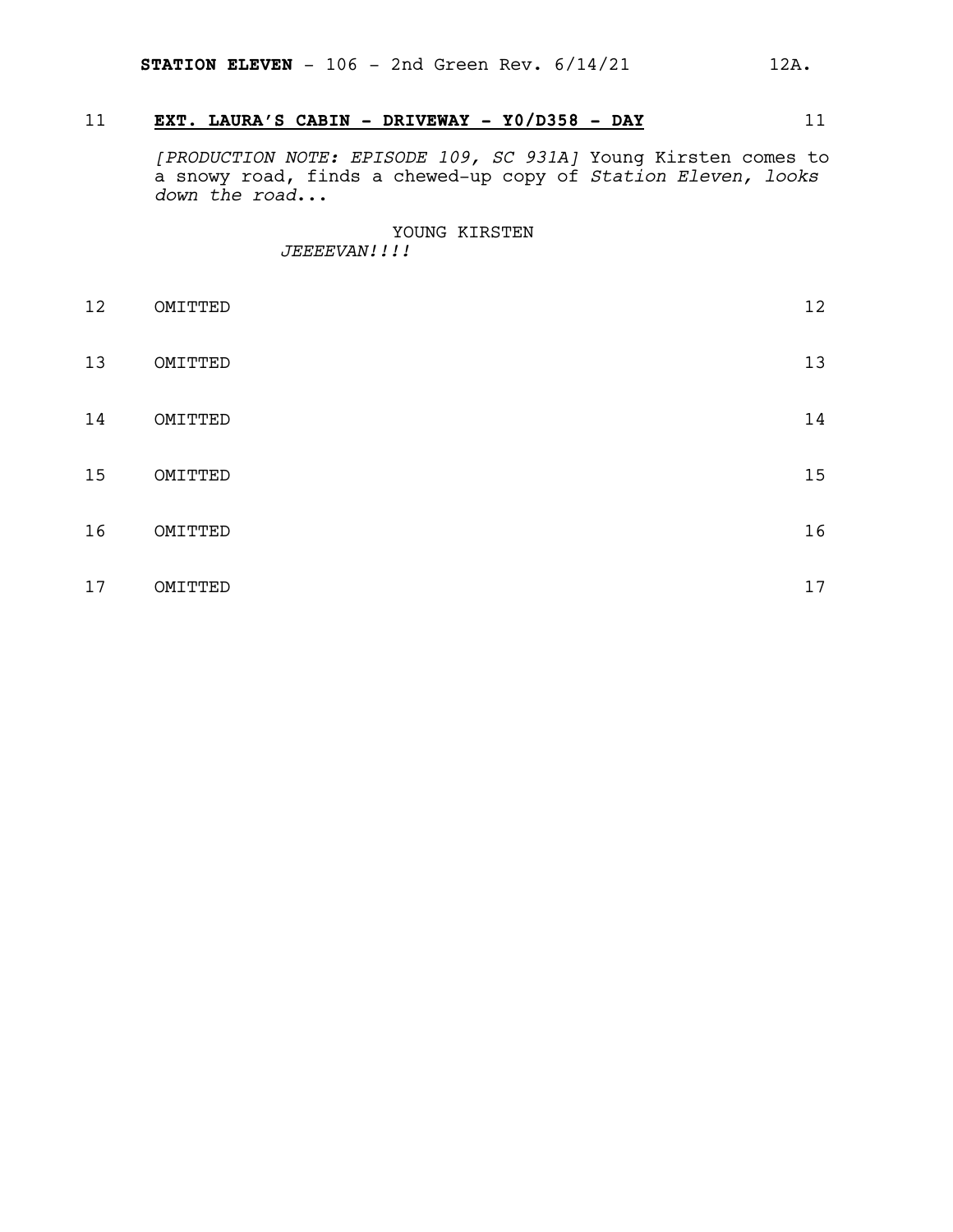| 18 | OMITTED | 18 |
|----|---------|----|
| 19 | OMITTED | 19 |
| 20 | OMITTED | 20 |
| 21 | OMITTED | 21 |
| 22 | OMITTED | 22 |

### 23 **EXT. FORK IN THE ROAD - GAS STATION/COUNTY ROAD - Y20/D6 - D**23**AY**

Rain falling now as the small train of actors make their way up to the gas station, where they find the wreckage of the burnt billboard. August and Chrys look warily at it. Then approach the "gravestone" naming The Symphony.

Sayid comes out from a spot huddled beneath the upside-down hull of a BOAT over in the reeds. He soon sees Alex.

> SAYID I *knew* you were okay. Kirsten thought you, like... joined a cult.

**ALEXANDRA** I'm already in a cult.

She and everyone else look at the Symphony graveyard.

DIETER Where is she, then?

AUGUST What *happened*, man?

Sayid looks a little defensive, looks at the rest of them, all wet and tired already for the hike. He looks at Alex.

> SAYID She went to kill that dude. The Prophet.

Dieter looks irritated with Sayid.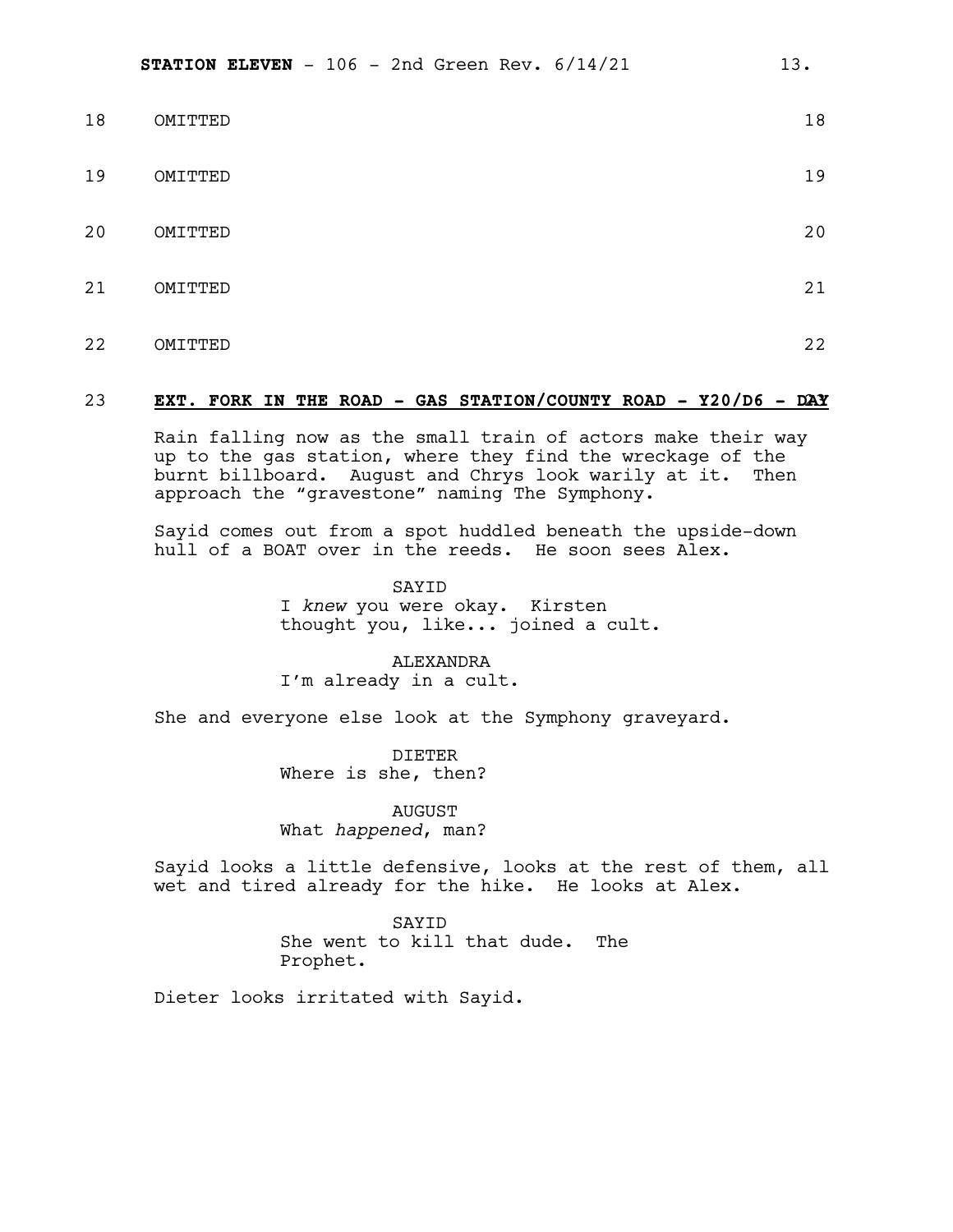DIETER Why'd you let her go?

SAYID She was being fucking *Kirsten*.

DIETER *Dammit, Sayid...*

Dieter's building anger is interrupted by looking at The Conductor, who appears numb, indifferent, now shivering a bit. She's looking at the large, upside-down KENTUCKY FRIED CHICKEN BUCKET-- not the little kind, but the HUGE kind, from the top of an old fast-food joint sign. It's big enough to be someone's house, sitting overturned by the BOAT in the reeds.

> THE CONDUCTOR I'll wait in there.

Dieter goes to her, begins helping her as she holds her glasses together. Wendy too.

> **WENDY** Musicians'll be back soon.

SAYID Kirsten said she'd be back by nightfall.

### 24 **UNDER THE BOAT/UNDER THE KFC BUCKET** 24

THUNDER AND LIGHTNING NOW, rain pouring down heavily outside, and the actors are huddled together underneath. Sayid looks to Alex, who sits away from the group, smoking a rolled cigarette, staring out at the rain.

> SAYID (to Alex) Kirsten said you had like a... plan to meet up with The Prophet?

They all look at her, accusing, concerned.

ALEXANDRA I did, yeah. But no worries, she stabbed him. Back at St Deborah's.

SAYID Did you *thank her*? The dude uses *child soldiers.*

Alexandra looks back.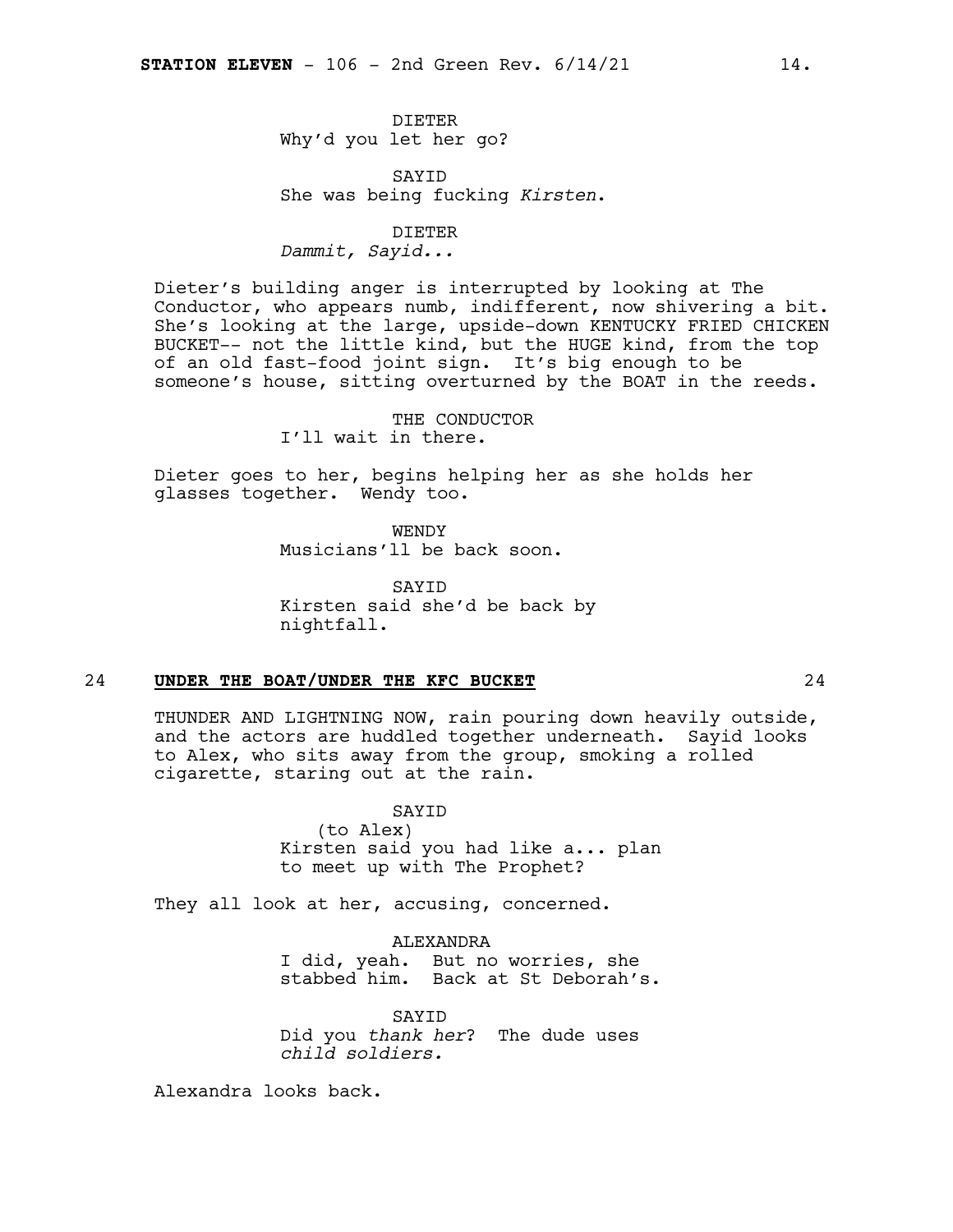MOUNTEBANC (O.C.) Hello there! Sorry to interrupt.

They all *JUMP COLLECTIVELY* at the startling appearance of **MOUNTEBANC,** who ducks down and steps into the underside of the boat, smiling, bikeless. Always polite. Wearing more extreme RAINGEAR now, including the long coat of a cowboy. He is holding a lantern and a pistol.

They all look at the gun. He looks over at the KFC Bucket and sees The Conductor huddled there. Addresses them all.

> MOUNTEBANC (CONT'D) We managed to catch a performance of your orchestra last night. Down the hill. At Nuevo Santiago.

> > CHRYSANTHEMUM

Who is... "we"?

A **CLOAKED WOMAN** with a hood up over herself (This is Y20 RILEY, though we can barely see her) steps out on the other side of the small group. She's holding a SHOTGUN.

> MOUNTEBANC My partner and I. (as I was saying) Your friends are on their way to The Museum of Civilization. They took us up on our offer.

The Conductor, busted glasses and still numb, watches the strange drama unfolding from under the bucket, not far away.

> THE CONDUCTOR (mumbling) Oh fuck.

No one likes the look of this situation.

MOUNTEBANC We very, very much would like you to perform Shakespeare for us.

CHRYSANTHEMUM We can tell.

MOUNTEBANC The Museum is comfortable. Warm. A place to rest. (indicates the gas station) ...silly danger. So much can go wrong out here.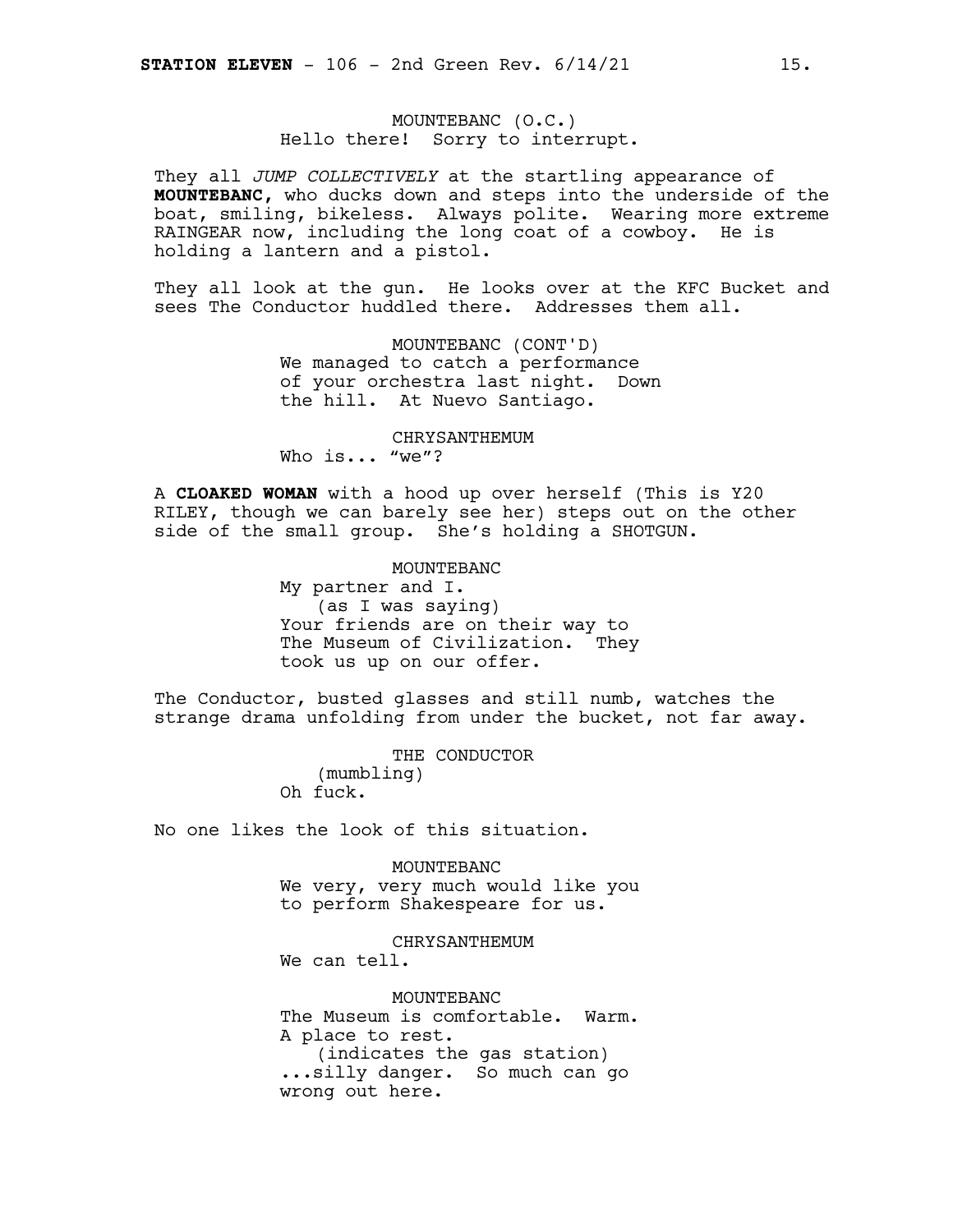Dieter glances at The Conductor. It's clearly a shakedown. Looks back to Mountebanc.

> DIETER How's the symphony?

### MOUNTEBANC Vlad complains a lot.

Mountebanc reaches into his pockets, pulls out the INVITATION he's been offering. Holds it out to The Conductor...

...who takes it.

THE CONDUCTOR I think it's a great idea.

She stands, motioning for the others to get up.

THE CONDUCTOR (CONT'D) I'm sick of silly danger.

### A25 **EXT. FORK IN THE ROAD - GAS STATION/COUNTY ROAD - Y20/D6 -** A25 **DAY**

Mountebanc looks pleased at the group's interest in the kidnapping as they step out into the rain. Dieter leans in toward The Conductor.

> DIETER This is not good.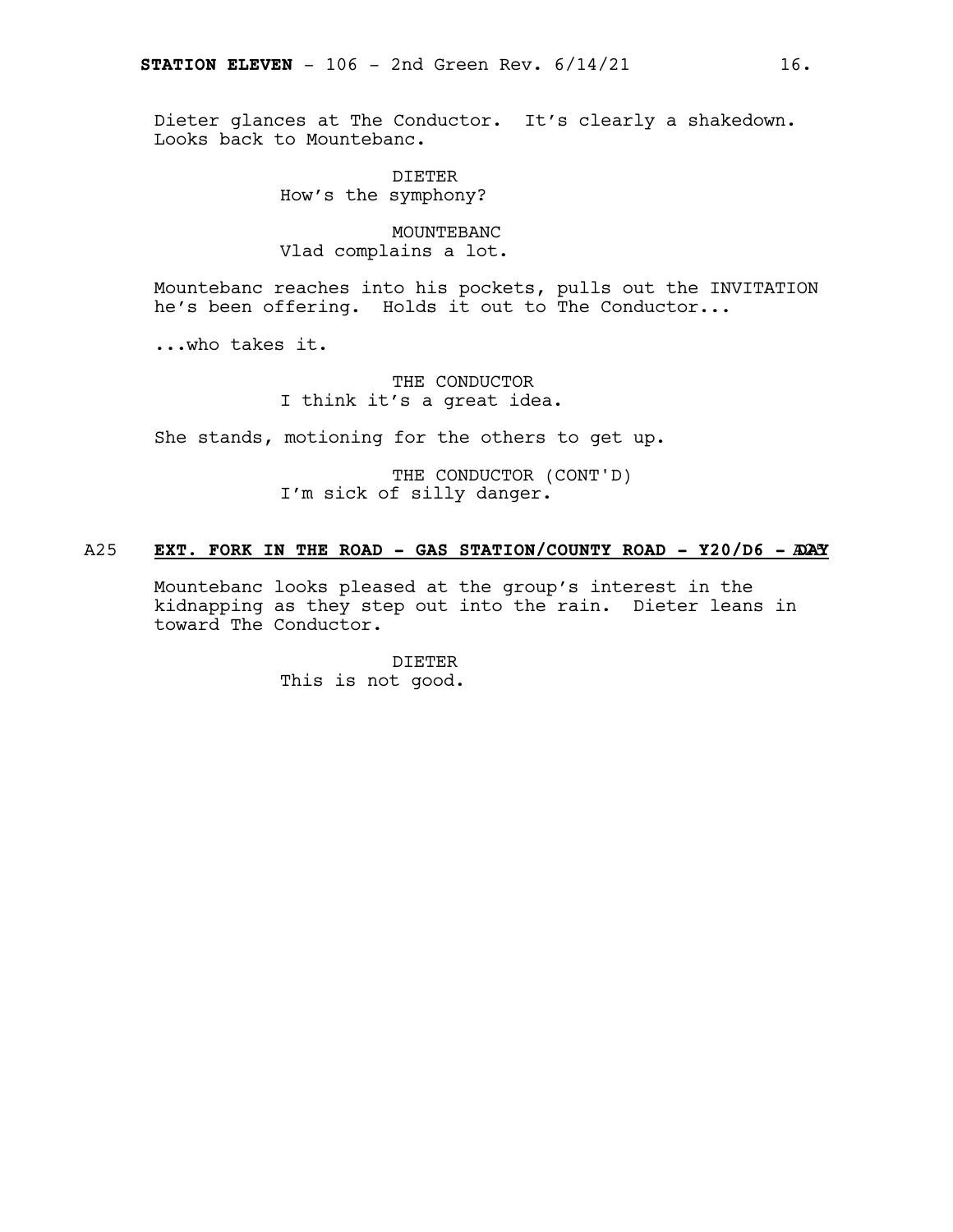### THE CONDUCTOR Kirsten will find us.

### While Mountebanc begins shepharding them, *she drops the Invitation into the mud. Then removes her glasses and drops them into the muck, too.*

THE CONDUCTOR (CONT'D) She always does.

Neither Riley nor Mountebanc see her drop either thing, and The Conductor and Dieter fall into line, holding onto Dieter's back as he guides her into the storm.

| 25  | OMITTED | 25  |
|-----|---------|-----|
| 26  | OMITTED | 26  |
| 27  | OMITTED | 27  |
| 28  | OMITTED | 28  |
| 29  | OMITTED | 29  |
| 30  | OMITTED | 30  |
| 31  | OMITTED | 31  |
| A32 | OMITTED | A32 |

### 32 **EXT. MEADOW - Y20/D6 - DAY** 32

The skies are clearing up and the sunshine is coming as Kirsten, wrapped up in her raincoat, trudges out of the woods and sees that she's much closer to that same factory she saw a couple hours ago.

Then smiles with surprise and relief as Luli emerges from the woods at a gallup. Kirsten whistles and waves.

KIRSTEN

Luli!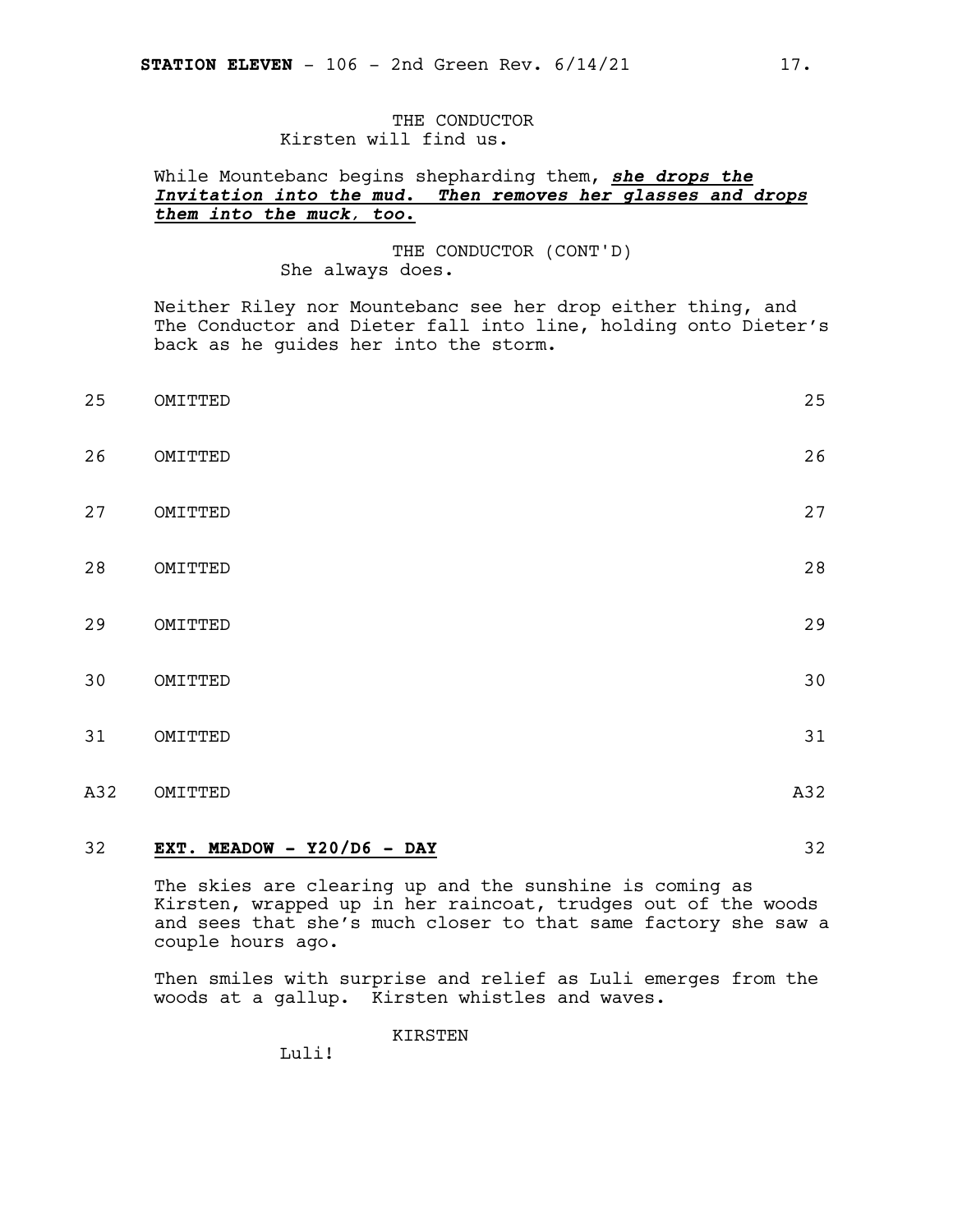She's confused when Luli doesn't respond, and instead just keeps running toward the factory.

KIRSTEN (CONT'D)

Luli?

Luli just ices her, disappears ahead, into another line of trees. Kirsten sees a girl in a red coat disappear around the \* same area-- same coat she saw earlier.

Kirsten looks back the way she came, conflicted about going further down this road...

...then turns back and sees a WHEELCHAIR on its side, in the rushes. Dumped in a place it could no longer be useful.

She goes to it, straightens it up. Looks at it.

SPACEMAN (O.C.) \* We pushed him.

A kid dressed as a **SPACEMAN** is standing nearby, staring back \* at her. He looks like a mini-Dr. Eleven. He's holding \* MOUNTEBANC'S INVITATION in his hands. \*

> KIRSTEN (What. The fuck.)  $\star$ Hi. What's your name?

Kirsten takes a tentative step toward her, calming smile.

|                                              | SPACEMAN                                                    | $\star$            |
|----------------------------------------------|-------------------------------------------------------------|--------------------|
| Dr. Eleven.                                  |                                                             | $\star$            |
| Kirsten takes a beat. Not sure, actually.    |                                                             | $\star$            |
| your Dad?                                    | KIRSTEN<br>Does David live in there? Is he                  |                    |
| He said you'd come.                          | SPACEMAN                                                    | $\star$<br>$\star$ |
| Undersea.                                    | $CODY$ $(O.C.)$<br>He invited you to join the               | $\star$            |
| sees CODY standing in the billowing flowers. | Kirsten slowly looks away from the mini-Dr., looks over and | $\star$<br>$\star$ |
|                                              | (CONT'D)<br>CODY                                            |                    |

They won't use chloroform if you

know it. The Prophecy.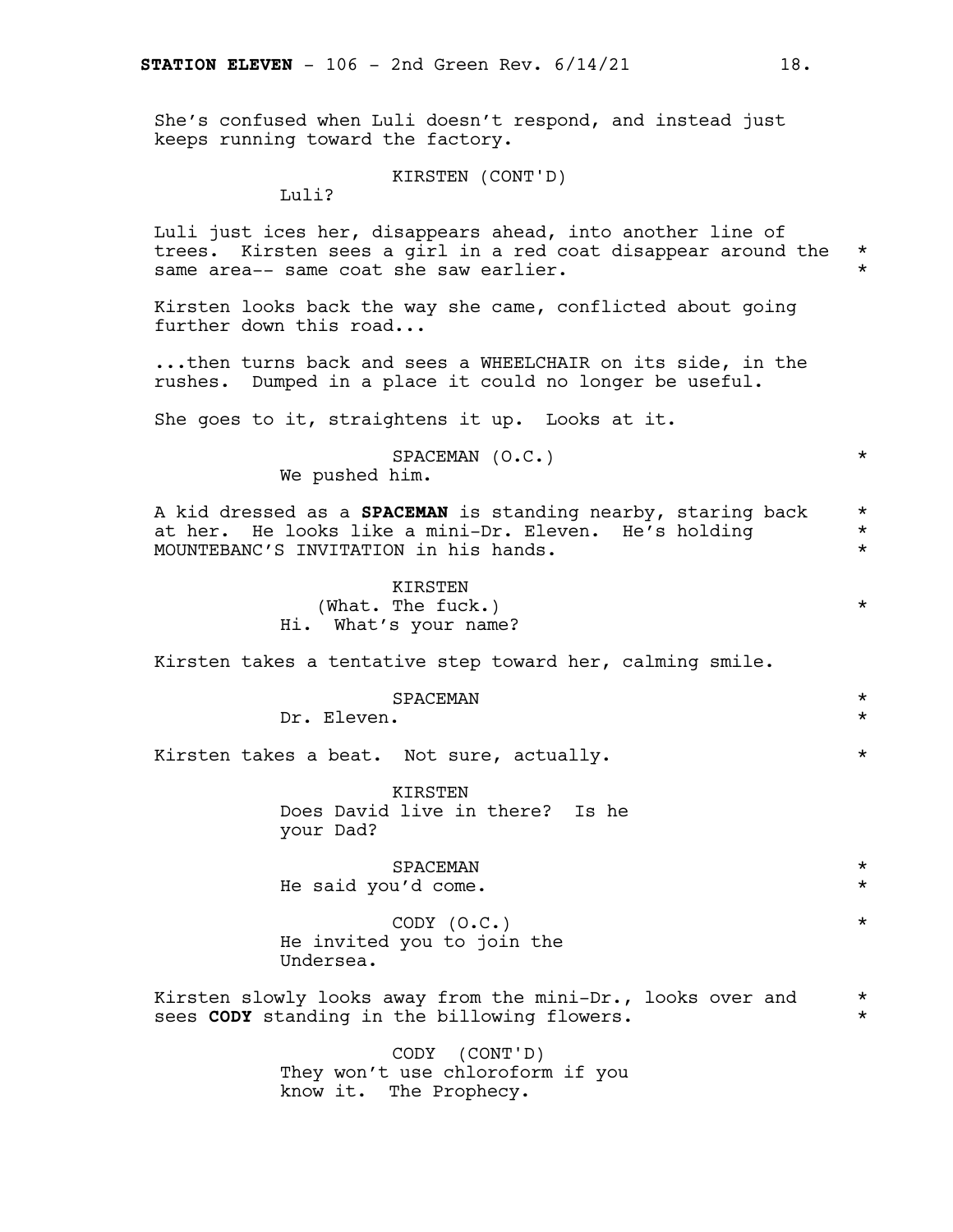### CODY (CONT'D) \* You should say it.

The wind blows, then, almost summoned, and like a Magic Eye illusion, three more kids seem to melt out of the greens of the meadow, silent, watching her with indifference.

> CODY (CONT'D) We're all going to the same place.

Her scared eyes tick around. She sees roughly FIFTEEN OTHER KIDS around her.

Some of these kids wear normal clothing. Some, strangely designed and DIY, colorful and bright, distinct. They echo it with a kind of staggered syncopation. Kirsten takes a nervous step backward as a few more kids have emerge from the brush on either side of Cody and Haley. She looks around. Twentyish kids, total. She's surrounded.

They are **THE UNDERSEA**. Ranging in age from four years old to nineteen, these kids represent the next wave of postapocalyptic DIY self-made culture, hodge-podged from head-totoe, outfitted in signs and symbols that don't seem to map to anything a Pre-Pan could comprehend. Still, they adhere to some unknown code. They are at once as genderless and sexless and race-less as humans could appear to 2020 eyes, and yet uniquely distinct, and *very* human in the way they all watch.

Some have toy RAY GUNS. One holds a teddy bear with one eye and a bandage around the other. Several, Kirsten sees, have clear *STATION ELEVEN* inflections, theme and content. Like cosplay. After a very long game of telephone.

A lanky boy, **TARANTULA** (14), takes a few steps toward her. Sniffs her. Steps back away. Kirsten looks at Cody.

> KIRSTEN *I remember damage. Then escape. Then... adrift in a stranger's galaxy for a long time.*

At those lines, The Undersea all approach and sit down around her like a kindergarten class. Only Cody stays standing.

> KIRSTEN (CONT'D) *But I'm safe now. I found it again. My home.*

Cody looks back toward the treeline and sees one more Undersea Kid running toward them. As Kirsten clocks this, Cody moves off toward that kid, steps his way. Kirsten keeps reciting...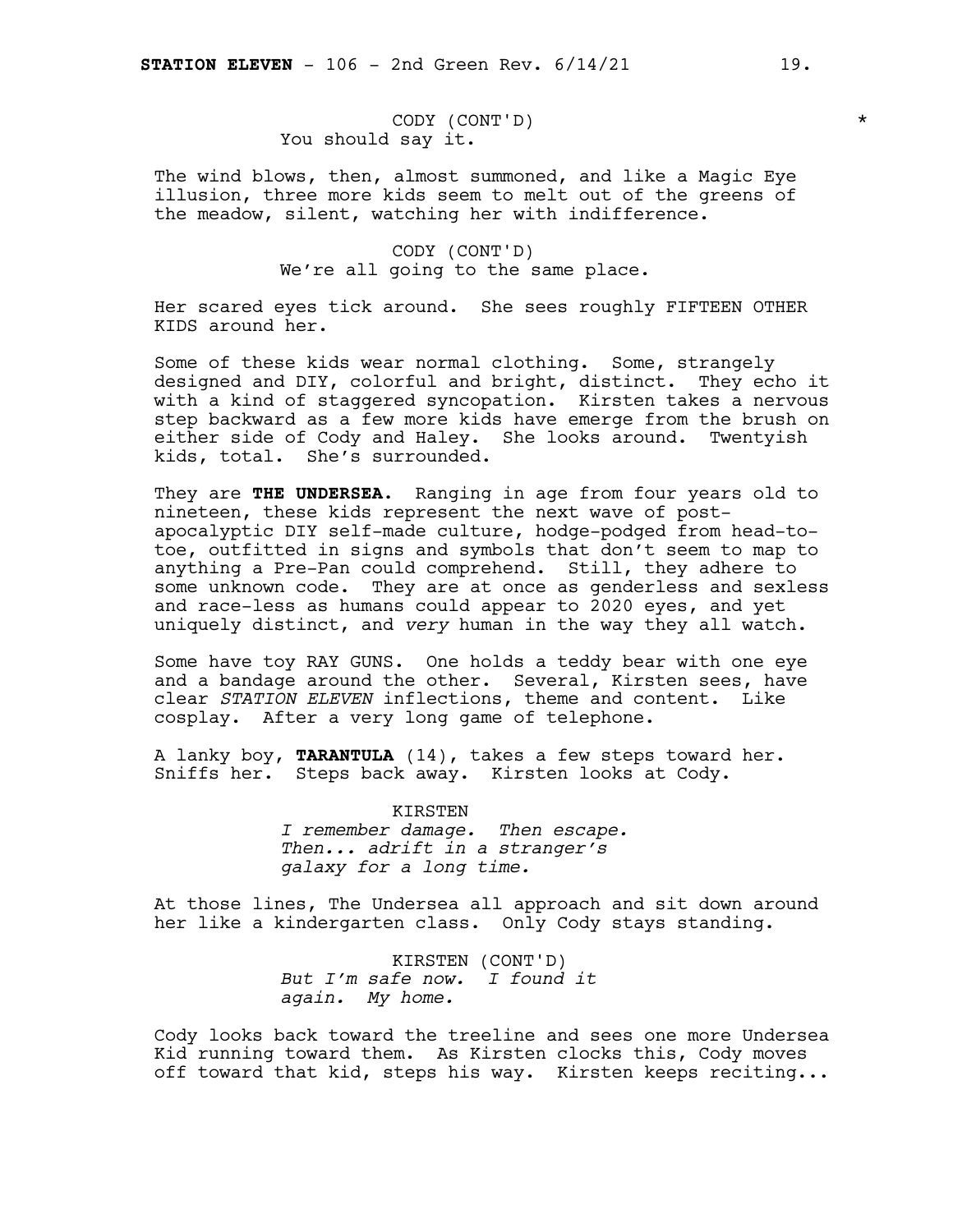KIRSTEN (CONT'D) \* *My memories are the same as yours: they mean nothing. I feel this again for the first time. I have a* \* *job to do. I have found you nine* \* *times before, maybe ten. And I'll* \* *find you again, until the last* \* *time. I always do. I find you* \* *because I know you, and I know you* \* *because we are the same.* \*

- 33 OMITTED 33
- 34 OMITTED 34

### 35 **EXT. ABANDONED FACTORY - Y20/D6 - DAY** 35

A BIG WIDE shows a solitary ABANDONED FACTORY on the edge of the vast lake.

All around, children are leading Kirsten toward the factory in a tear-drop shape, Cody and Haley at the front.

The wind blows gently and sunlight cuts down across the sky.

Above her along a gantry, there's a little abandoned foreman's office: the window opens. The last time she saw him he was David, but no need to pretend anymore.

**THE PROPHET**, pale and weak, looks down at her from above, through the square frame.

Haley looks up at him for a beat.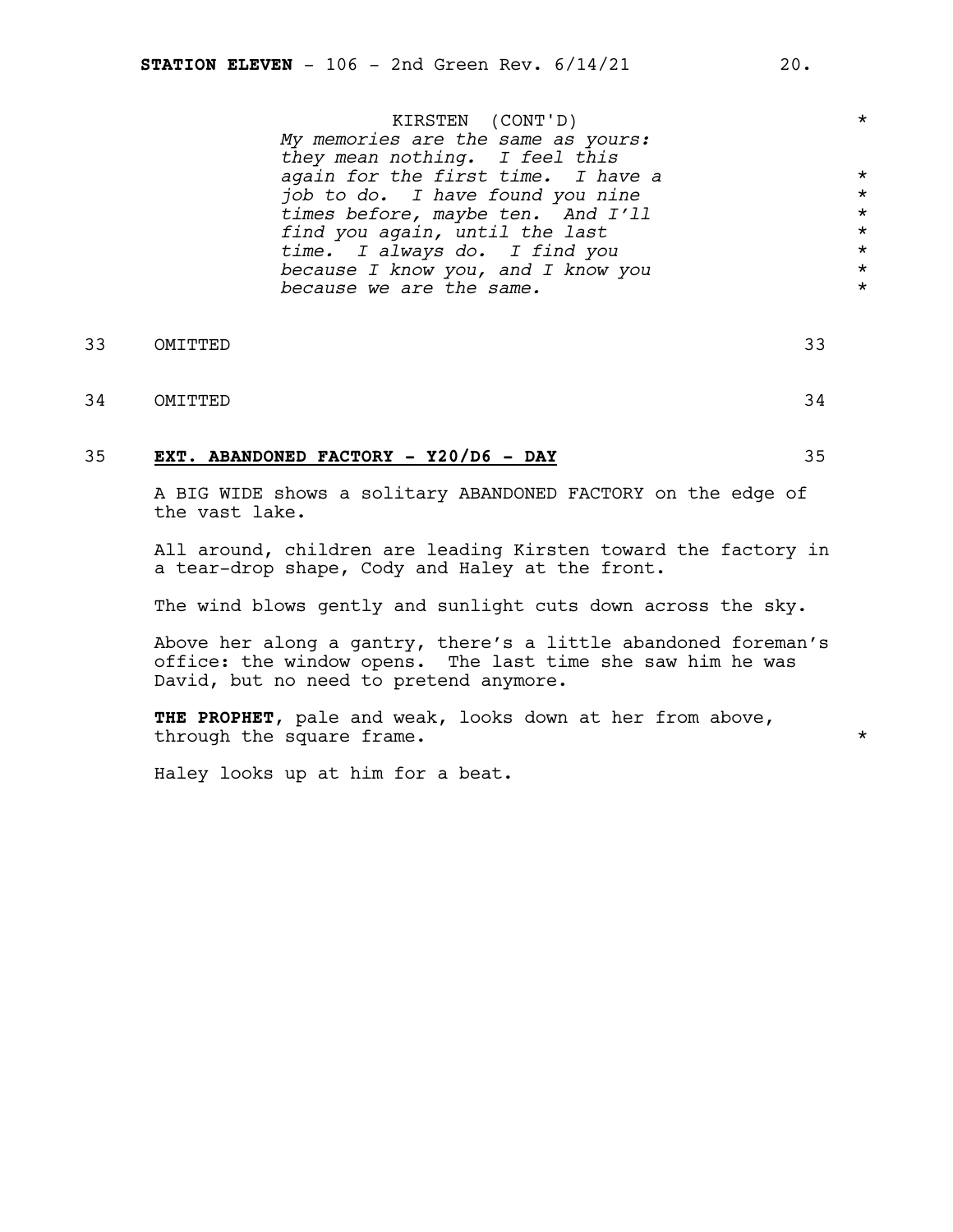He nods. Looks at Kirsten.

# THE PROPHET

We have to talk.

For a moment there's a confusing normalcy to his voice, free of any affectation. Just pain and weakness. The real aftereffects of getting stabbed.

His head disappears from the frame.

Kirsten watches as The Undersea coalesce around her in another loose circle, diameter squeezing her.

> HALEY Is he going to die?

CODY No. He's okay.

Kirsten sees Cody comfort her, put an arm around her shoulder. He looks back at Kirsten.

> CODY (CONT'D) He won't let us up. He says he'll only talk to you.

KIRSTEN Except he didn't know I was coming.

Cody makes an *eh* face. *He kinda did.*

KIRSTEN (CONT'D) That wound was deep. (to Haley) He's probably gonna die. (squats) From complications.

Haley turns away, lip quivering, and starts to run, starting up a game of tag with the other kids.

Some of the others chase her. Cody looks at Tarantula, who's holding a PLASTIC SHOPPING BAG, ruffling in the wind. He hands it to Cody, who steps forward and holds it out to her.

> CODY Will you take him this? Speaking of his wound?

Inside, Kirsten sees some RUBBING ALCOHOL and BANDAGES. A GLASS JAR. Cody glances at Tarantula, back to her. Some SNICKERS bars.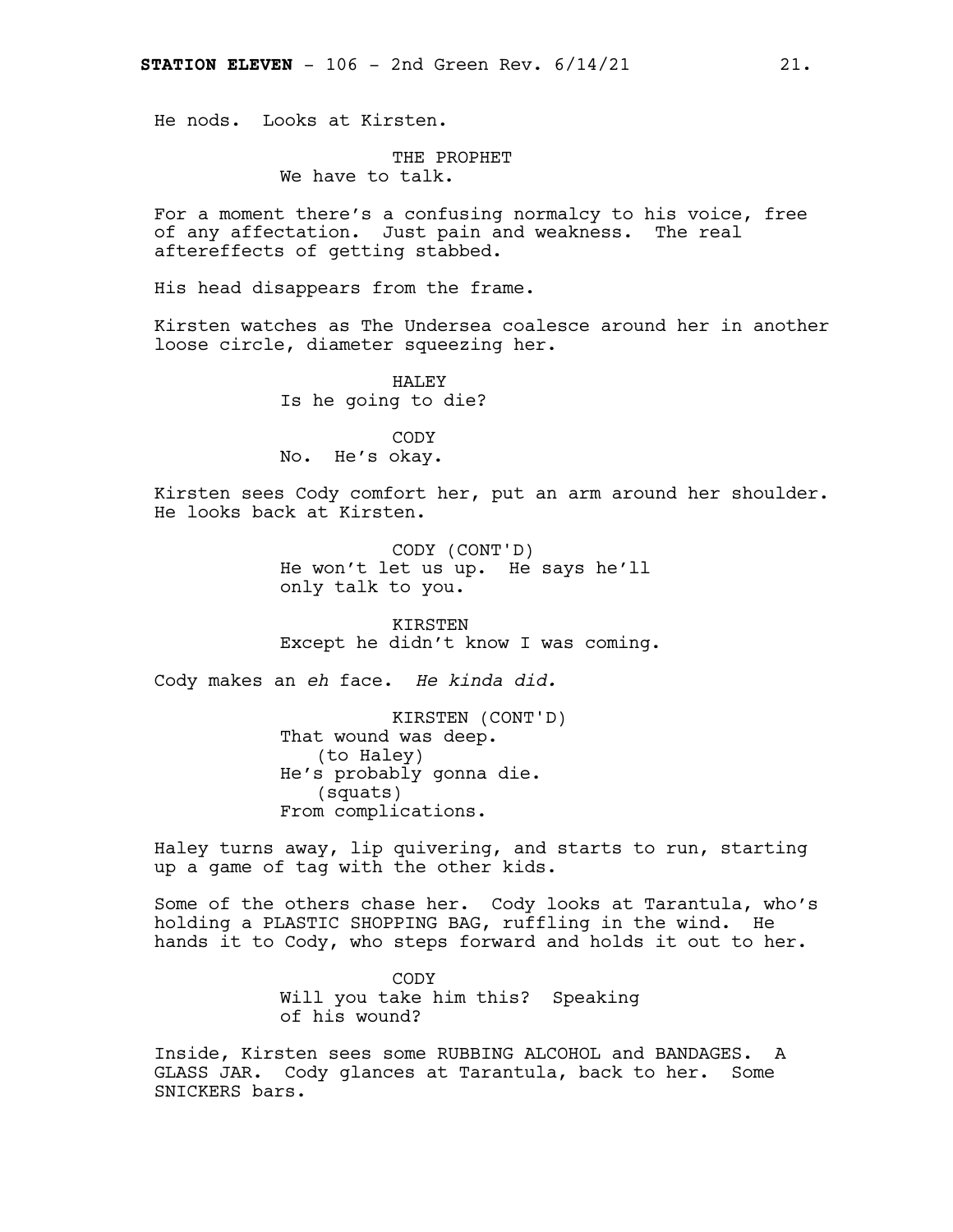CODY (CONT'D) Medical supplies. Antibiotics. (glances at Tarantula) They came down in a low-orbit drop.

Tarantula seems to accept this and goes off to play tag with the others.

> KIRSTEN "Low-orbit drop"?

CODY *Acremonium*. It's a kind of fungus. There's an old lady who lives by Pingtree who knows how to make it.

Cody shrugs.

CODY (CONT'D) They like it when things sound like they're from the Prophecy.

Kirsten takes the bag.

CODY (CONT'D) Hey. Try to get him to eat.

She looks up at the factory door. Starts to climb.

### 36 **INT. ABANDONED FACTORY - OFFICE - Y20/D6 - DAY** 36

Sweaty, shirt open now, The Prophet lies in the corner of the factory floor. There's a pile of a week's worth of bandages, some with a lot of dried blood, some less bloody, nearby.

There's also a little shelf of travel-size bottles--a DIY CHEMISTRY SET--which we'll see in episode 108. He's reading a socialist weekly from Before.

Kirsten comes in, drops the bag, and draws her knife. Within a few steps, she has it to his throat.

> THE PROPHET If I die, I'll lose control of the story. It happened a little... when I was hurt. Haley told those kids a different story. (looks at knife) That was Pingtree.

Kirsten lowers her knife, still wary.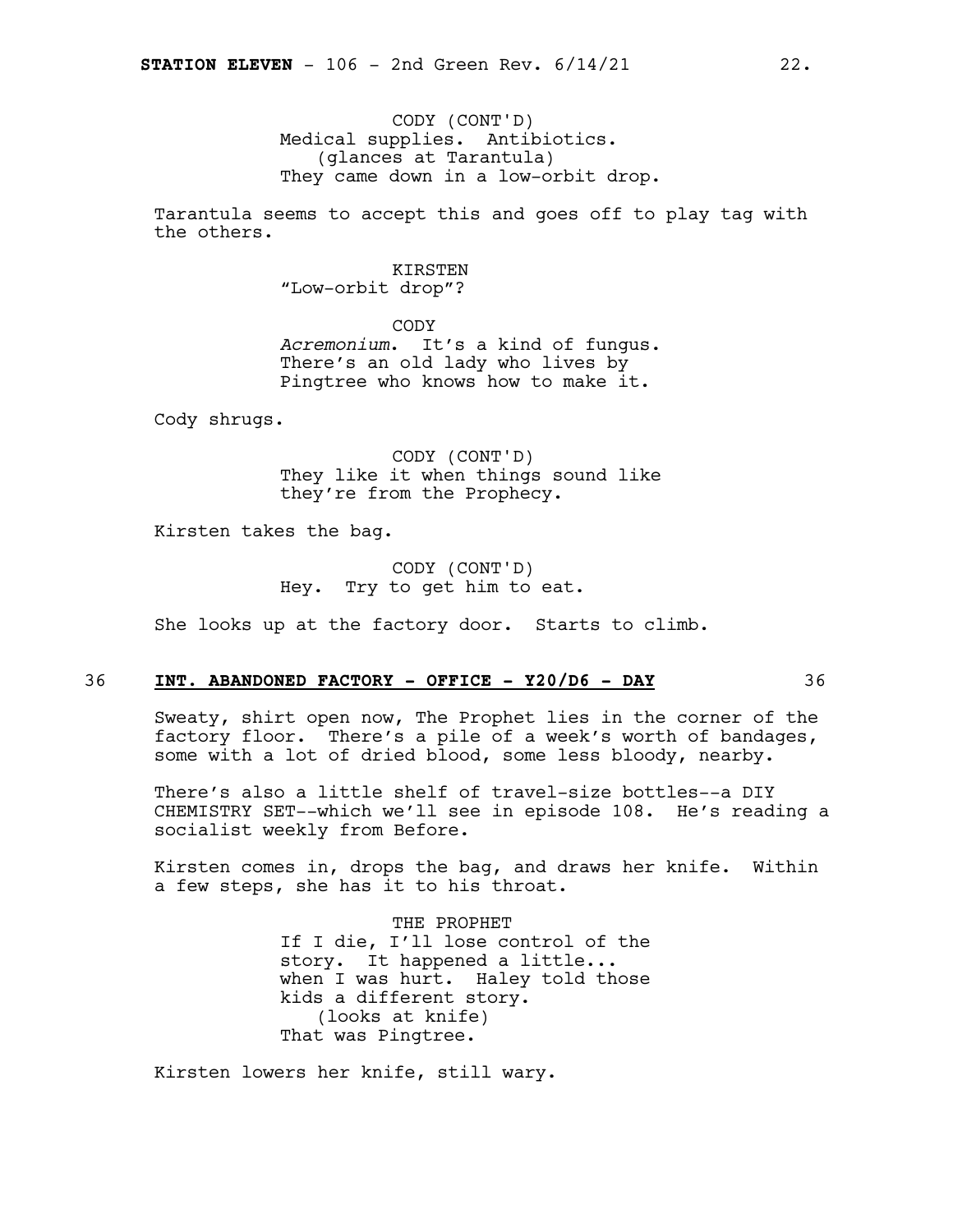THE PROPHET (CONT'D) Your friends are in trouble. Half of them are prisoners already, the other half are on their way.

This is enough information to stop her. He pulls out what looks to be a TRAVEL SHAMPOO CONTAINER. It's full of clear liquid. He sniffs it.

> THE PROPHET (CONT'D) "The Museum of Civilization." (off look) The people there are monsters. They collect things. They have your friends, and they have something of mine, too... locked in their tower.

He pulls up his t-shirt and we see now the extent of his RATHER TERRIBLE WOUND, which seems to have not healed properly since he received it.

> THE PROPHET (CONT'D) You're the key.

He opens up the shampoo bottle and SPRAYS DOWN THE WOUND, *SCREAMS*. Kirsten makes an eek-face as it bubbles.

> THE PROPHET (CONT'D) Get me in, and I'll get you to The Symphony. No one else but Mountebanc knows the way.

He dabs at the wound, clearing away blood. The wound's now sterilized. He nods to the bag.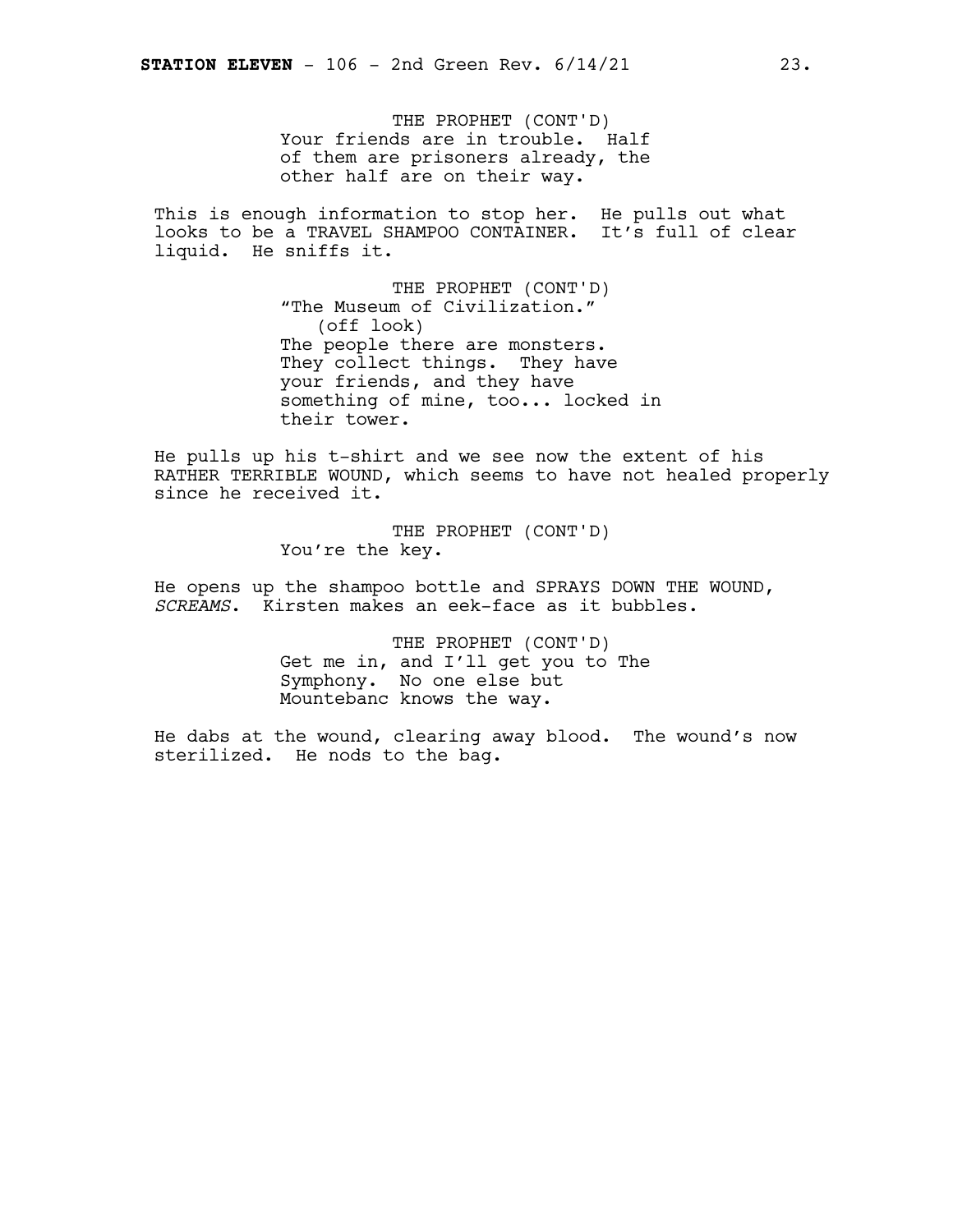THE PROPHET (CONT'D) Hand me the antibiotics.

She looks at the bag, then back at him. Then out the window, where more than a dozen kids are watching. They scatter. Kirsten's realizing the depth of the conundrum.

She kicks the bag to him. Leaves.

### A37 **EXT. ABANDONED FACTORY - Y20/D6 - DAY** A37

Kirsten takes a breath in the outdoor sun, looks around.

She sees Tarantula standing nearby, wearing THE CONDUCTOR'S SHATTERED GLASSES.

### TARANTULA

Hi.

Kirsten slowly reaches out and pulls them off his face.

THE PROPHET (BEHIND HER) The troupe will be inside by the time we catch up. They have snipers. Electrified fences. Surveillance. Who knows what else by now... (but) But if we're together... And you can tell them I'm an actor too.

Holding the glasses, knowing they're really The Conductor's, she turns back and looks at Tyler.

> THE PROPHET (CONT'D) Up to you. We don't force things.

He goes back inside the room and closes the door.

### B37 **INT. ABANDONED FACTORY - UPSTAIRS ROOM - Y20/D6 - DAY** B37

The Prophet sits up and starts unwinding his old bandage. We get a good look at the wound: healing, but a long way to go.

Kirsten comes inside and sees him trying to re-dress the wound. She stares at him struggling for a beat, then--

KIRSTEN

Let me.

She goes to him, starts to help.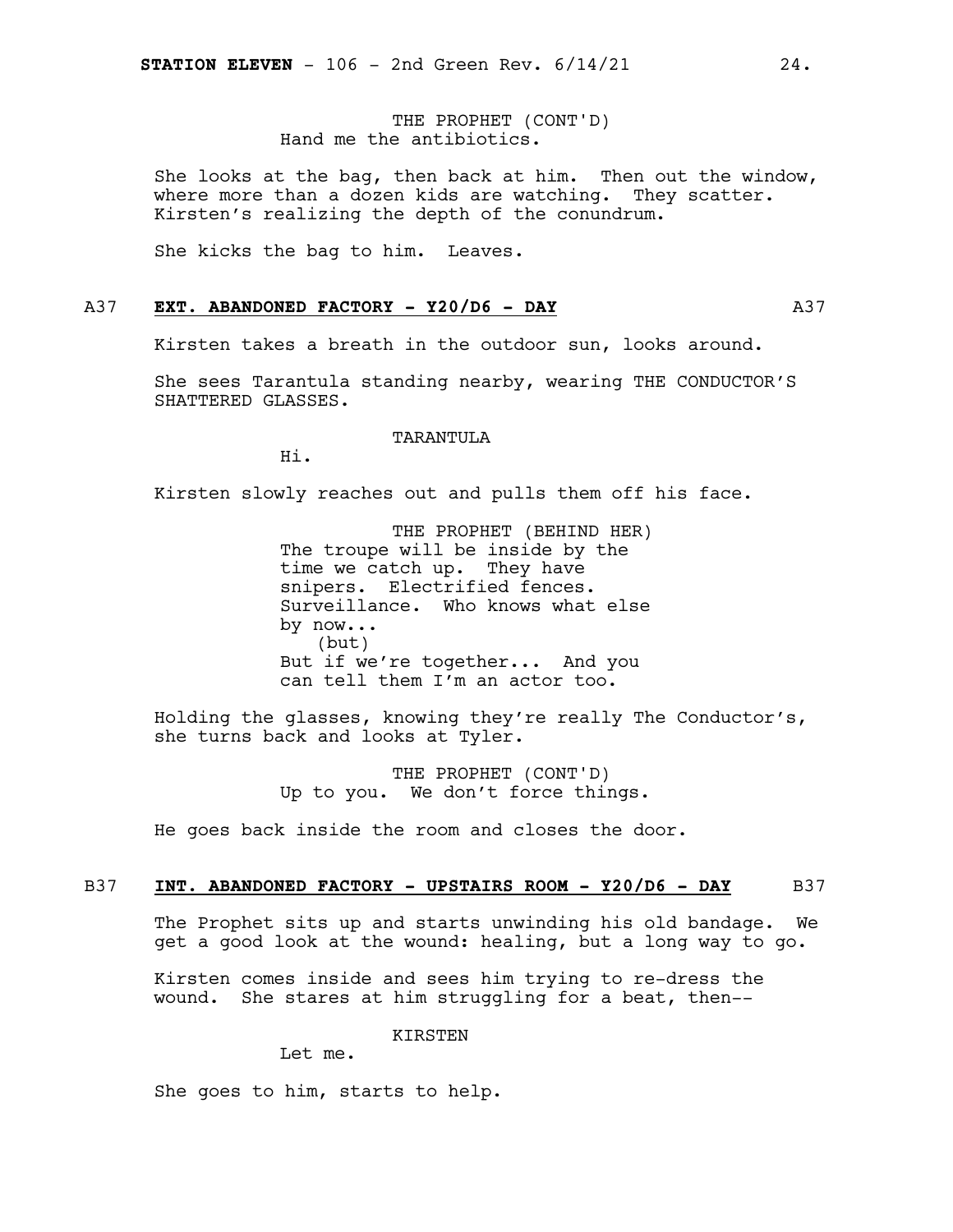KIRSTEN (CONT'D) I missed your kidney by an inch.

THE PROPHET Must've been the play. You seemed upset on stage. How come?

KIRSTEN I remembered... something.

THE PROPHET

Who?

Tyler has guessed right. With that question, Kirsten liberally pours hydrogen peroxide over his wound, causing him to grimace. She begins to aggressively bandage the wound. Tyler, in pain, bears it.

> KIRSTEN How can I be sure you'll leave us alone? If I get you in?

THE PROPHET You can't be.

Silence, and then Kirsten rises.

KIRSTEN They're my family. I don't care about anyone but them.

The Prophet stands, looks at her. Goes past her.

### 37 **EXT. ABANDONED FACTORY - Y20/D6 - DAY** 37

The Prophet tentatively exits the door of the factory and steps into daylight. Behind him, Kirsten does, too. The Undersea gather around him and look wary.

> THE PROPHET Road's End by nightfall. (looks at Kirsten) She's in the Undersea.

Kirsten watches as he walks out, and the kids all flow together toward him, like a blurry mass behaving as a loyal, playful pet. Kirsten notices, too, that several of The Undersea, including Haley, have hoisted ENORMOUS BACKPACKS, green military duffels, and are lugging quite a load.

Kirsten follows.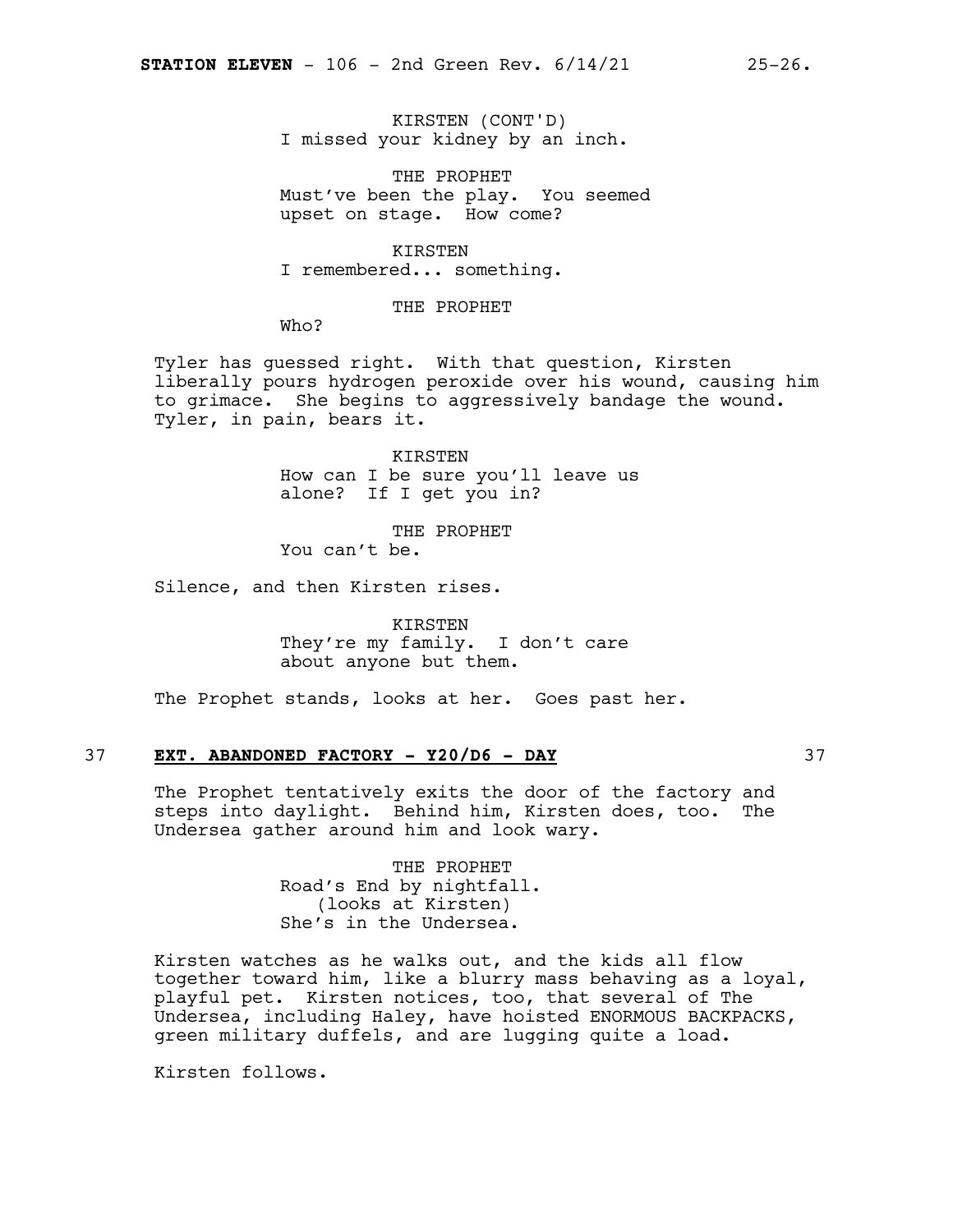| A47 | INT. MACHINE ROOM - SEVERN CITY AIRPORT - Y20/D7 - DAY | A47    |
|-----|--------------------------------------------------------|--------|
| 46  | OMITTED                                                | 46     |
| 45  | OMITTED                                                | 45     |
| 44  | OMITTED                                                | $4\,4$ |
| 43  | OMITTED                                                | 43     |
| 42  | OMITTED                                                | 42     |
| 41  | OMITTED                                                | 41     |
| 40  | OMITTED                                                | 40     |
| 39  | OMITTED                                                | 39     |
| 38  | OMITTED                                                | 38     |

A TORCH in the blackness.

We realize it's being held aloft by Mountebanc.

Dieter's close behind him, helping the Conductor along a passageway.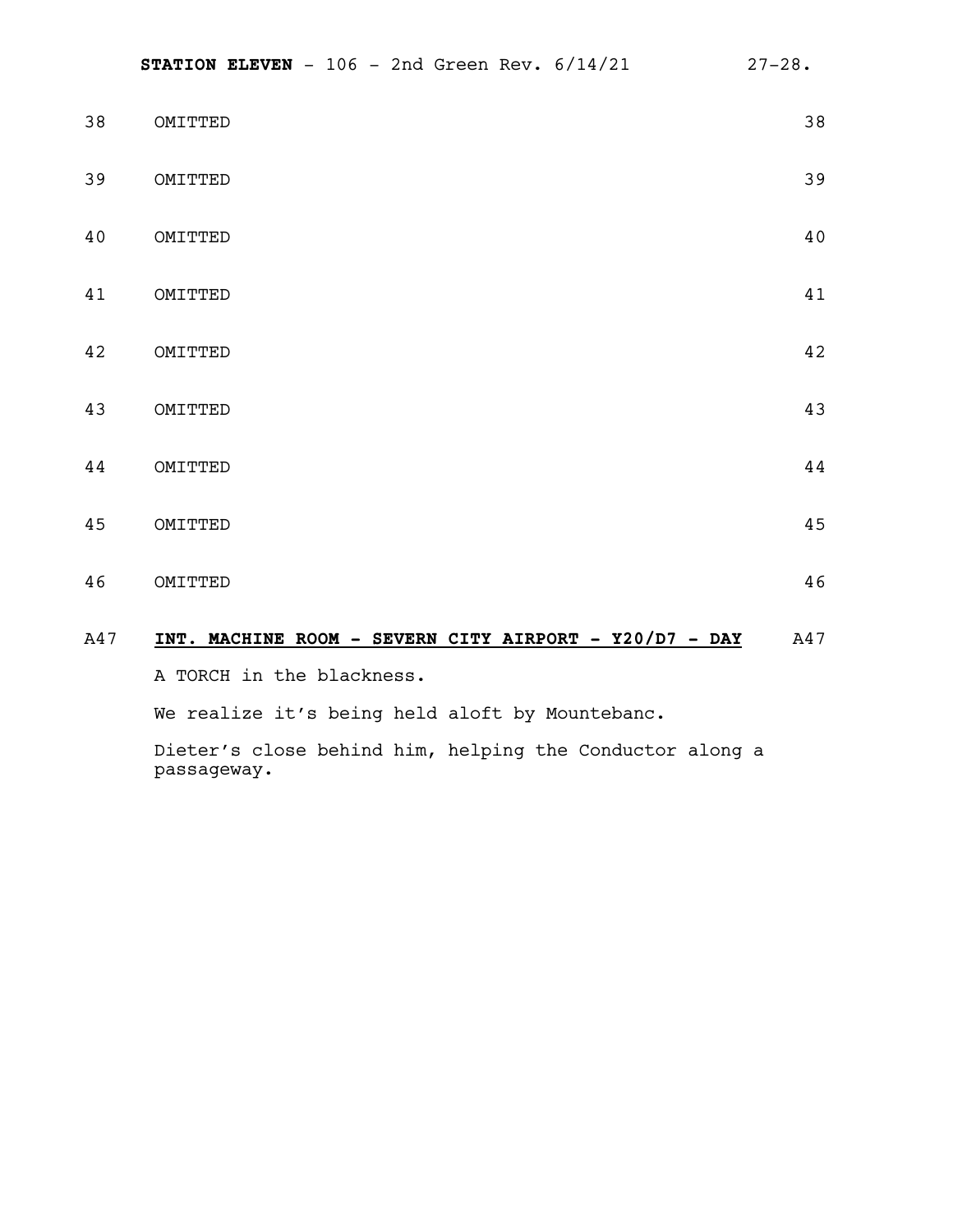*It's four days later*, both Dieter and the Conductor are visibly exhausted after what seems to have been a grueling march. The Conductor stares ahead, lost in her own head, barely shuffling, hand on Dieter's back.

We are inside a labyrinth, dark and frightening, no sign of a Minotaur but no end in sight...

### DIETER

How far is it?

Behind the Conductor, Wendy, Sayid, Alex, August, Chrysanthemum, and Dan follow, Riley bringing up the rear with a torch of her own.

> DAN (to Riley) You know what I miss? Hot tubs. You guys have hot tubs?

> > CHRYSANTHEMUM

(reproachful) Dan.

DAN

(to Riley) You guys have been here this whole time since the flu? Twenty years?

MOUNTEBANC

If at any time there's anything I can do to make your stay more comfortable, please let me know.

Dieter glances at the Conductor, now wearing SHINY NEW GLASSES, at odds with her exhaustion. She stares ahead, unseeing despite the lenses.

> DIETER Where are the wagons? Without them there's no--

> > MOUNTEBANC

Everything's been taken care of. Just like your Conductor's glasses, yes? I told you, we have everything you need right here. (then) Your friends are safe.

AUGUST The glasses don't work. She had a special prescription.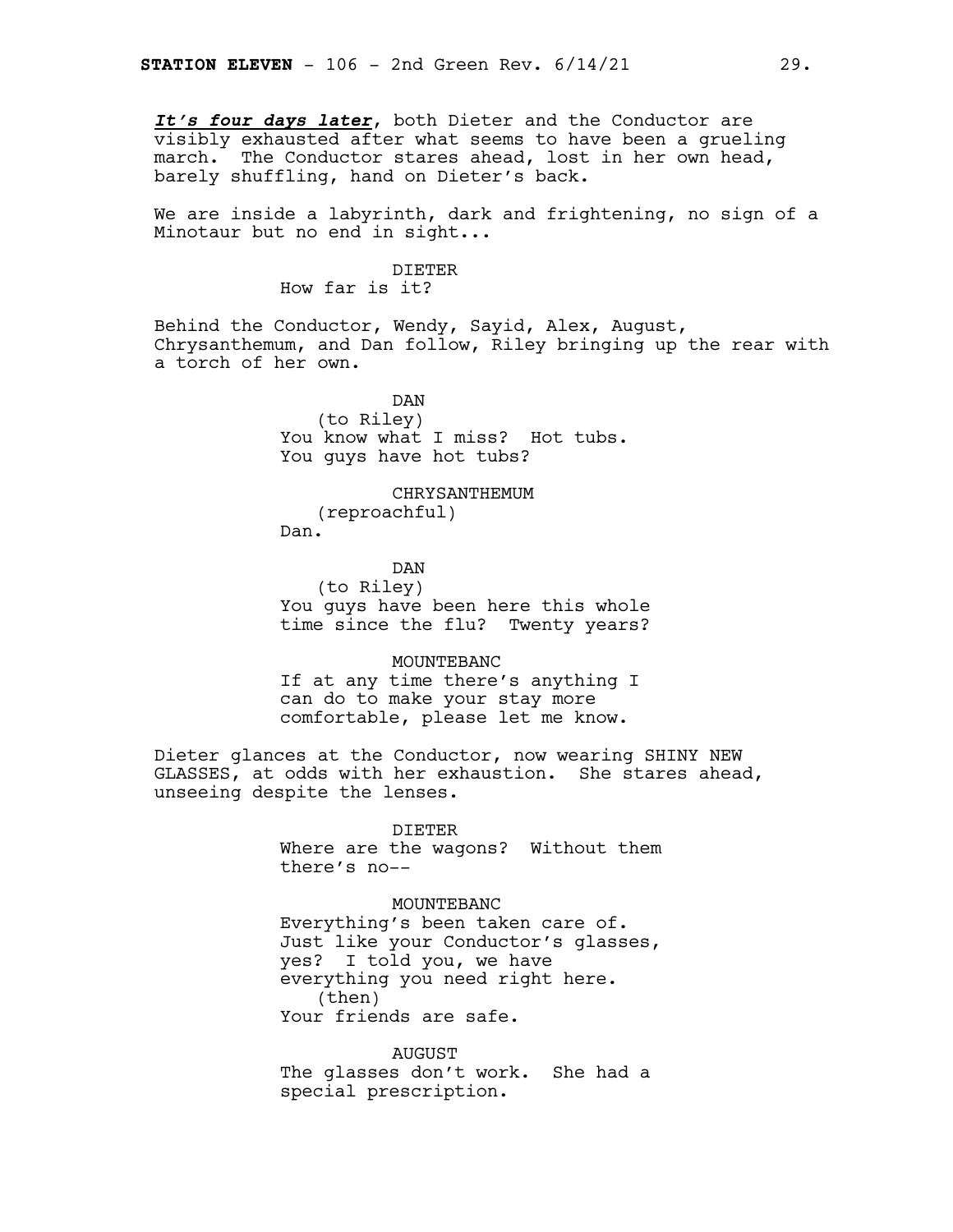THE CONDUCTOR I'm fine, August. Let's just get back to them.

They've come to a closed door.

MOUNTEBANC The quarantine won't last long. (then) Welcome to The Museum of Civilization. (then) You might want to cover your eyes.

He opens the door and leads them to:

### B47 **INT. WINDOW ROOM - SEVERN CITY AIRPORT - Y20/D7 - DAY** B47

A bare, unremarkable room. Except for the floor, which has blue-and-white tiles that are vaguely recognizeable. As we widen out, we see we're in a room that feels like Before. Translucent tarps hang down across from the doorway, but the light in the space is all coming from one very large window.

The Troupe all come out into the square opening and gather around the window, looking outside. REVEAL what they see, as Mountebanc looks on happily:

OUTSIDE, amidst the jetways and other equipment of the Severn City Airport, the rest of the Traveling Symphony lingers around a large, open, concrete space, bounded by a chain-link fence and razor wire.

TIGHT ON the Conductor's face as she hears the actors gasp in excitement.

> THE CONDUCTOR Is it them? Did we find them?

DIETER (patting her hand) Yeah, Sarah. We found them, they're here.

Mountebanc goes to the next door, pulls out an ENORMOUS KEYRING with many keys and a BOATING KEY FLOAT, begins unlocking it, handing Riley his torch.

> MOUNTEBANC There's running water. The pressure's not always consistent--

Alex is staring, wide-eyed, at a closed ELEVATOR DOOR.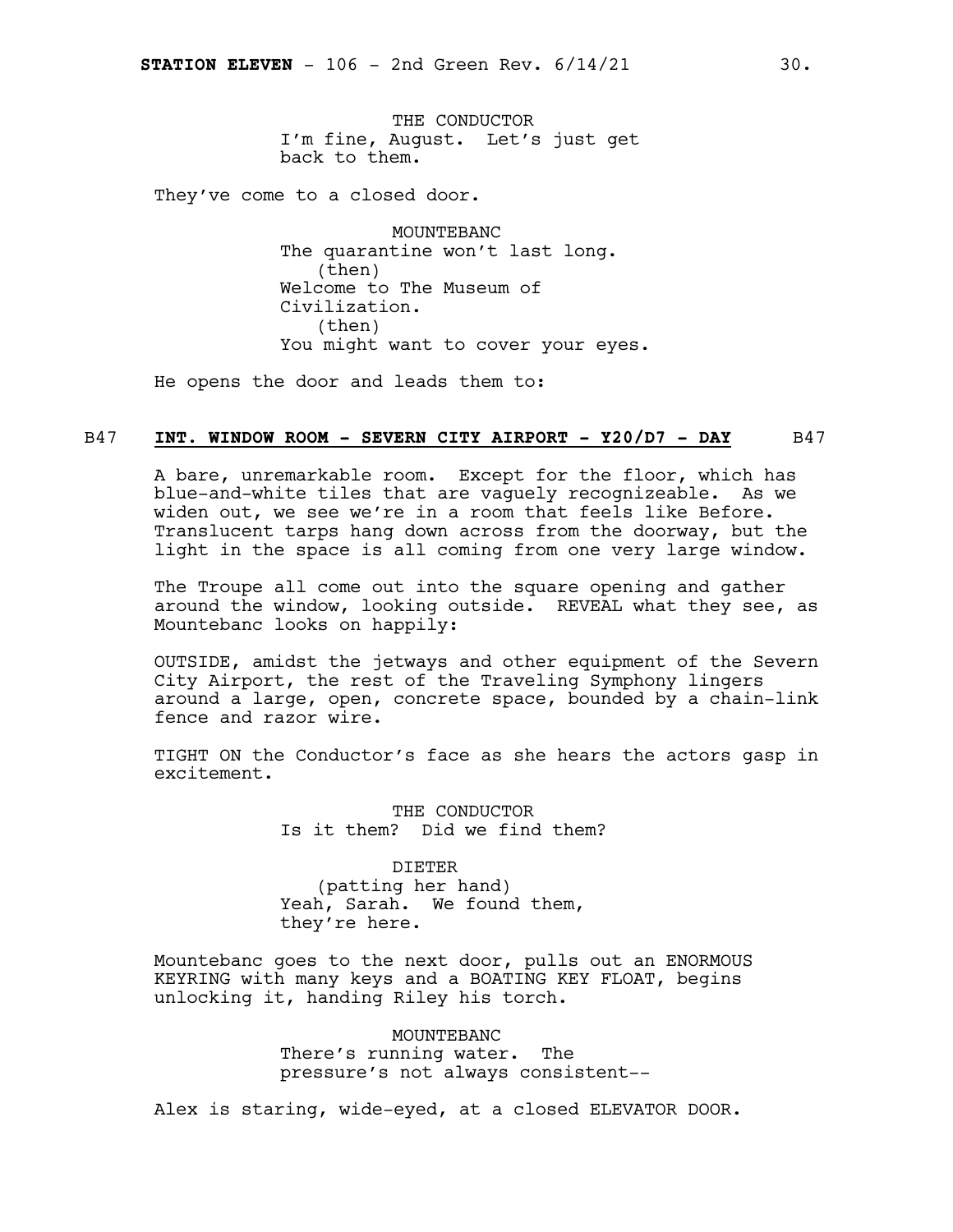### ALEXANDRA This is incredible.

Mountebanc unlocks the door. The actors all hurry outside...

### C47 **EXT. "THE YARD" - SEVERN CITY AIRPORT - Y0/D7 - DAY** C47

ONE WAGON is visible beyond several jet-bridges in a small area completely fenced-in with RAZOR WIRE.

RELIEF as the ACTORS see **VLAD,** then **TUBA**, and three other MUSICIANS out here. Tuba screams in joy, seeing the actors pour in.

> VLAD It's them! Holy shit, you guys! You made it!

RELIEF RIPPLES THROUGH THE GROUP as the two halves reunite in eddys of embraces, almost everyone reunited in what seems like a strange, confusing, RAZOR-WIRED INTERNMENT CAMP, where the old equipment of an airport is scattered like ruins throughout a concrete and metal space. Beyond the chain-link fence, what seems to be endless tarmac.

### D47 **INT. WINDOW ROOM - SEVERN CITY AIRPORT - Y0/D7 - DAY** D47

We are TIGHT ON THE CONDUCTOR, watching this reunion. She is exhausted and dead-eyed, her shiny new glasses a foreign, fake layer of hope. She seems to be *wanting* to feel the joy of the moment, but the exhaustion is catching up with her, the journey on the road. We look at her face for a long time, PUSHING IN ON HER...

> MOUNTEBANC It's really a nice place. I left for a while. That's what they tell me. But I came back. I have no memory from before, but I've been happy here.

The Conductor doesn't react as Mountebanc goes to the elevator, presses the button. She glances, though, at the *DING* it makes when it opens, and he and Riley step inside.

> THE CONDUCTOR How the fuck does that elevator work?

MOUNTEBANC Everything works.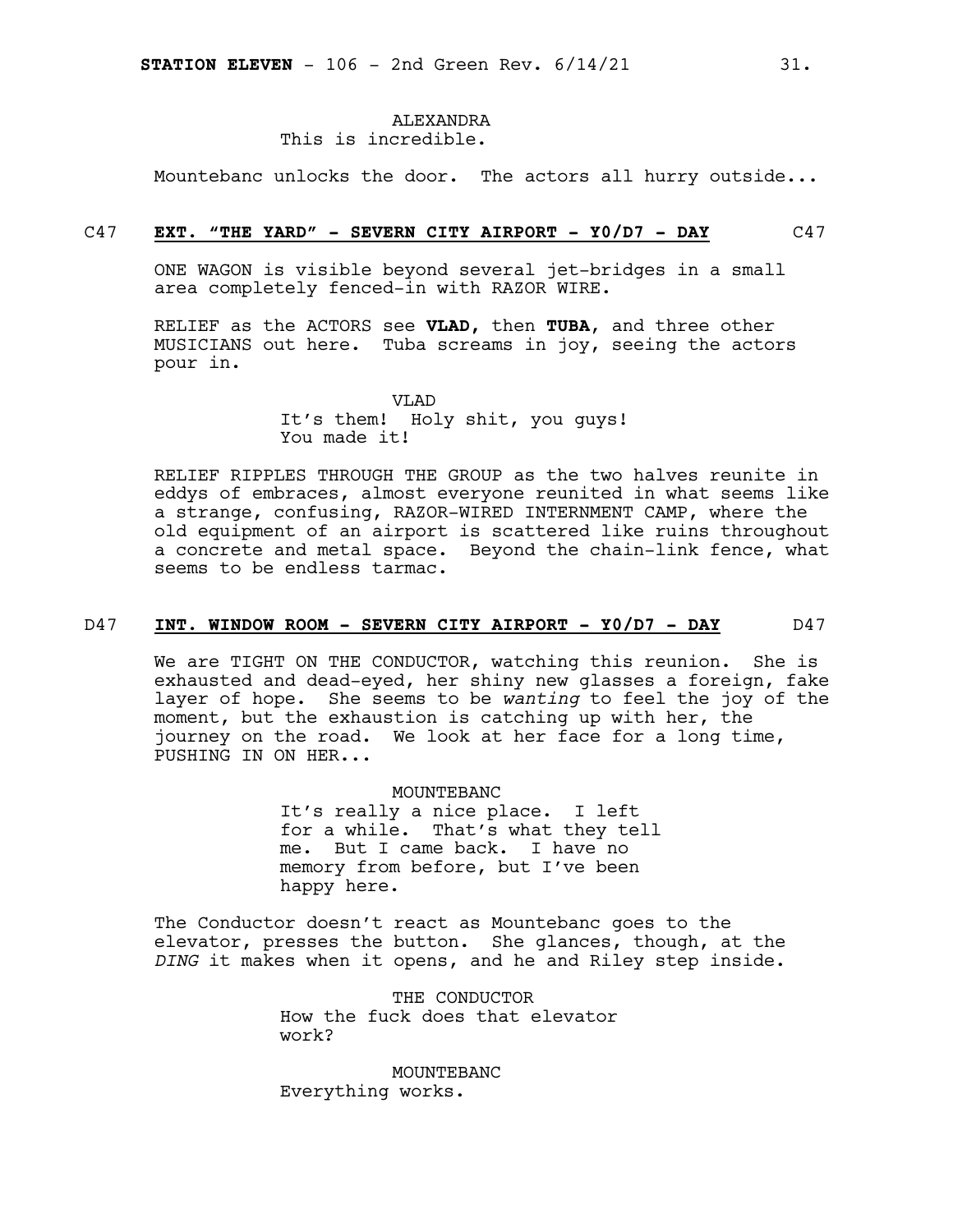MOUNTEBANC (CONT'D) (then) We'll have some food brought down for supper.

The elevator door closes, leaving the Conductor alone. She looks back out the window.

### E47 **EXT. "THE YARD" - SEVERN CITY AIRPORT - Y20/D7 - DAY** E47

More general jubillation as we see **S** and **IOWA** and the remaining members of the Troupe reunite.

> S Where's Kirsten?

Alex and Sayid share a glance. The Troupe goes quiet.

AUGUST She's right behind us.

As the Troupe continues to talk, we see the Conductor in the window, watching them. And we see her collapse. No one else does.

Dieter, though, after absorbing the initial wave of joy, looks over and sees the empty window, walks back toward the door.

### F47 **INT. WINDOW ROOM - SEVERN CITY AIRPORT - Y0/D7 - DAY** F47

Dieter comes inside and finds the Conductor on her back, taking shallow breaths. The door closes behind him.

> DIETER Oh no. Oh no. Sarah! Sarah!

He holds her, panicked, unsure what to do.

DIETER (CONT'D) I was distracted. I should have been watching.

THE CONDUCTOR For what? To catch me?

Dieter turns, looks to the window, sees the door is closed. Looks around and sees a CAMERA up in the corner, looks back at the window.

> DIETER Help! YOU GUYS! *SOMEBODY!*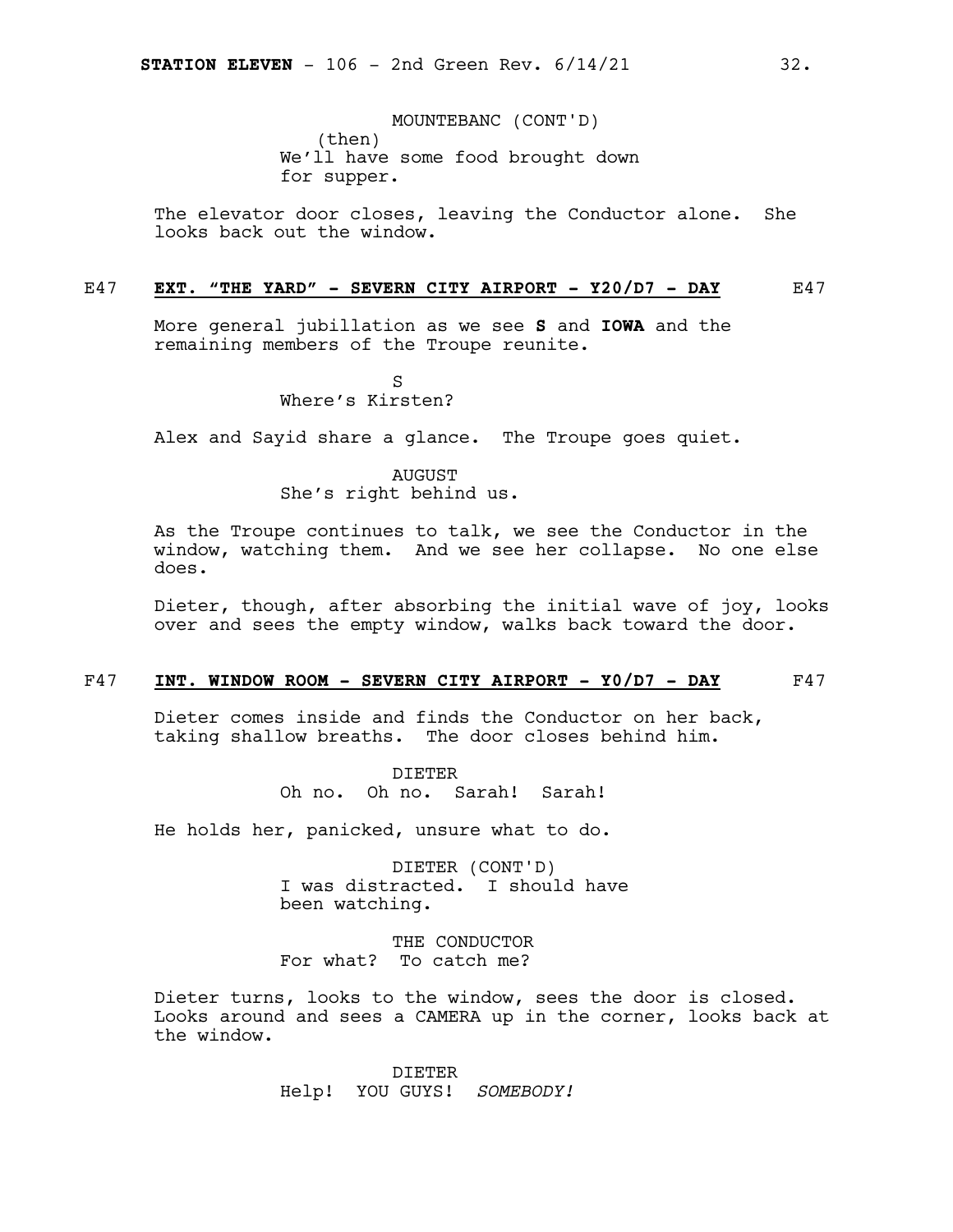### THE CONDUCTOR I'm glad you fell in love.

He makes to get up; she reaches up and puts a hand on his cheek.

> THE CONDUCTOR (CONT'D) Your soul is sweet. Love did its job. It made you go to work a little less. We don't need to work so fucking much.

### DIETER

I NEED HELP!

He looks back at the Conductor. Outside, the faces of every member of The Traveling Symphony are pressed against the glass, watching.

> THE PROPHET (PRE-LAP) *Dr. Eleven has reappeared.*

### 47 **EXT. ABANDONED HIGHWAY - Y20/D7 - NIGHT** 47

Kirsten, her face lit by flickering firelight, sits on the ground, back a bit behind The Undersea, who listen with rapt attention, half-circled around The Prophet.

> THE PROPHET The transmission was... *we made it. We're at the edge. The timelines finally match.*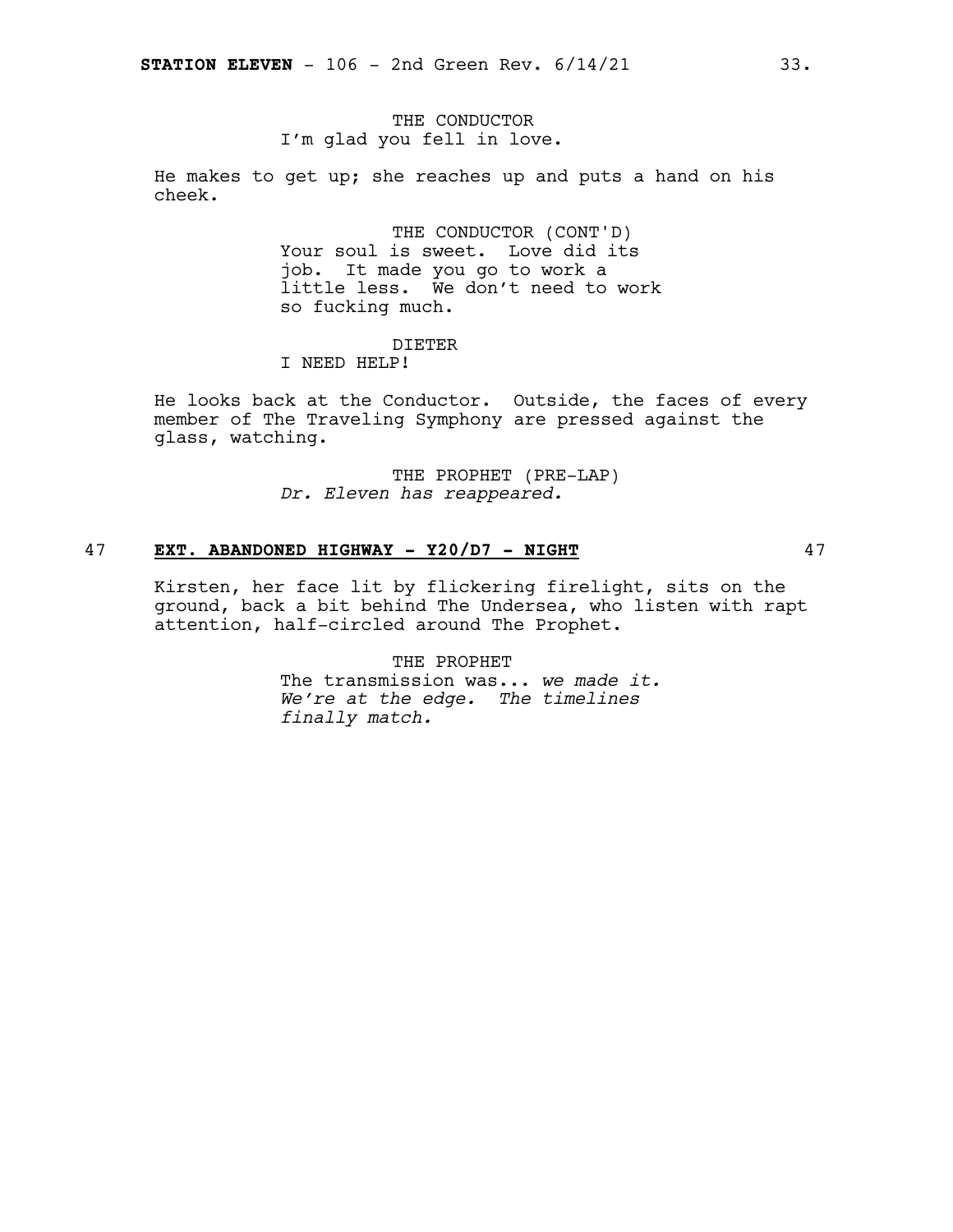Darkness. No rain here, only distant thunder. A few torches. Kirsten glances off toward the forest's edge.

> THE PROPHET (CONT'D) (looks up) They asked me to light the torch...

Every single kid looks up at the sky. So does Kirsten. Looking up at the stars, which are incredible, he goes silent.

THE PROPHET (CONT'D)

There.

Points. He stands behind a **VERY SMALL UNDERSEA BOY**. He kneels down so they're at the same height, bends to put his head right next to the kid's, and points up.

THE PROPHET (CONT'D)

That's them.

The Prophet's finger traces a line in the sky, and all the kids look up. The Prophet's head and the boy's track it together. He looks at Kirsten.

> THE PROPHET (CONT'D) Eleven's working with Lonagan. This cycle's different. (looks back) Kirsten's with us now.

There's what we all know to be a satellite up there, moving steadily across the night sky. To them it's proof. Kirsten watches...

> KIRSTEN (V.O.) *I don't want to stop.*

### 48 **EXT. ABANDONED HIGHWAY - Y20/D7 - LATER** 48

Kirsten sits crosslegged on the road, vigilant and in guard mode, looking into darkness in front of a small fire she's built. The Undersea are all asleep in a pile, like puppies, a hundred feet down the road, back where the storytelling and stargazing happened. Tyler approaches.

> THE PROPHET They're asleep. Took a few extra stories. (then) They're nervous.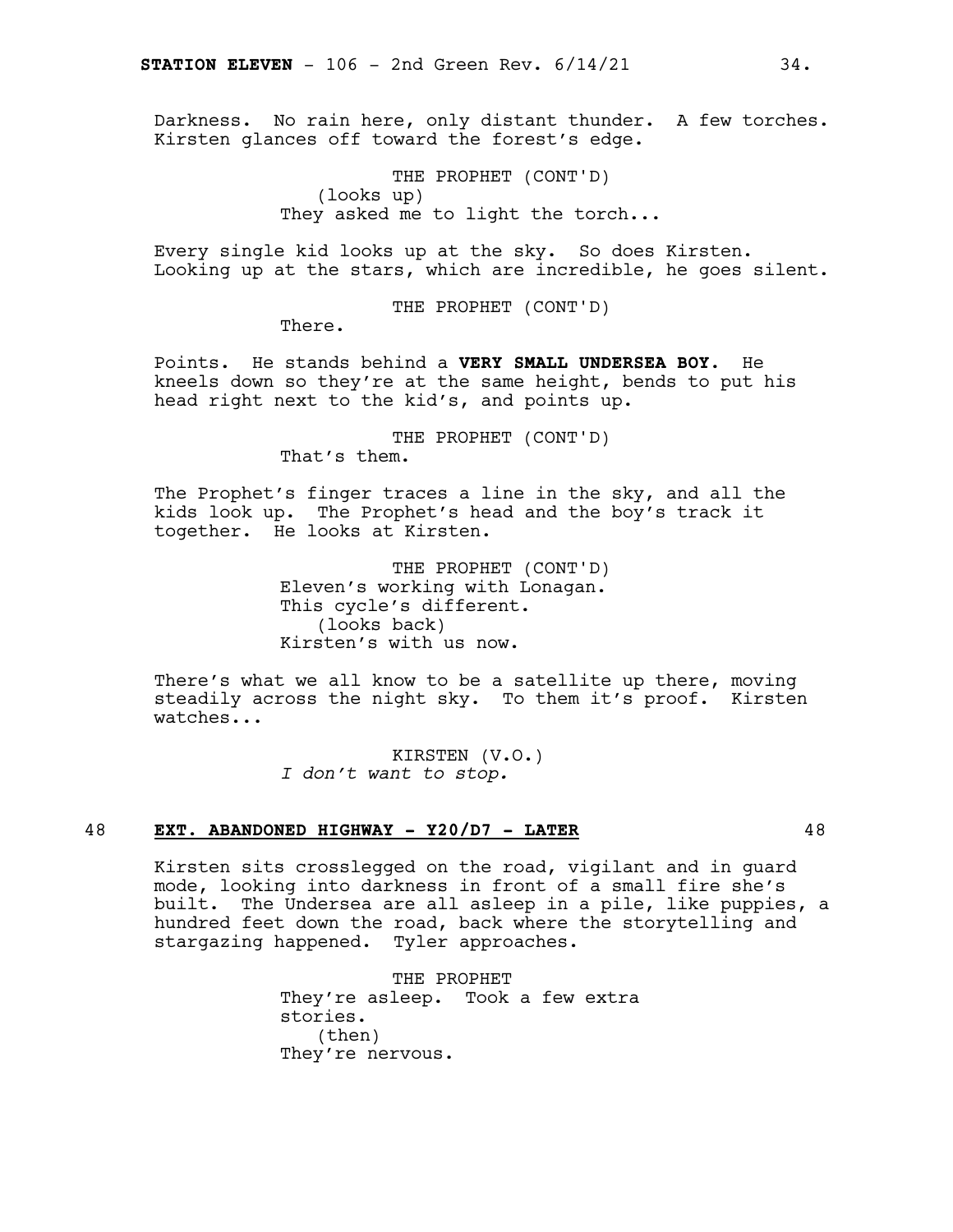KIRSTEN We should be making up time. Not babysitting.

THE PROPHET I can't leave them. (looks out) Those woods are really scary at night.

The Prophet sits, looks out at the forest.

KIRSTEN They love that story. (off look) Where did you first hear it?

He looks at her, finally decides to give up something real.

THE PROPHET One day someone gave me a... comic book. I read it. Lost it. Tried to forget it. (then) It all came back when I needed it. (nods to the Undersea) That blue spaceman calms kids down.

KIRSTEN That's because Dr. Eleven is a kid.

The Prophet looks over, clearly surprised by this interpretation. Clocking the simple confidence.

> KIRSTEN (CONT'D) That's K inside the suit. The Rebel Undersea Leader. She's in a time loop.

THE PROPHET Never... thought of that.

Kirsten nods.

THE PROPHET (CONT'D) I do relate, though. I'm a Post-Pan. Just born before.

KIRSTEN Most Pre-Pans lost their minds.

THE PROPHET Yeah. That's the whole problem.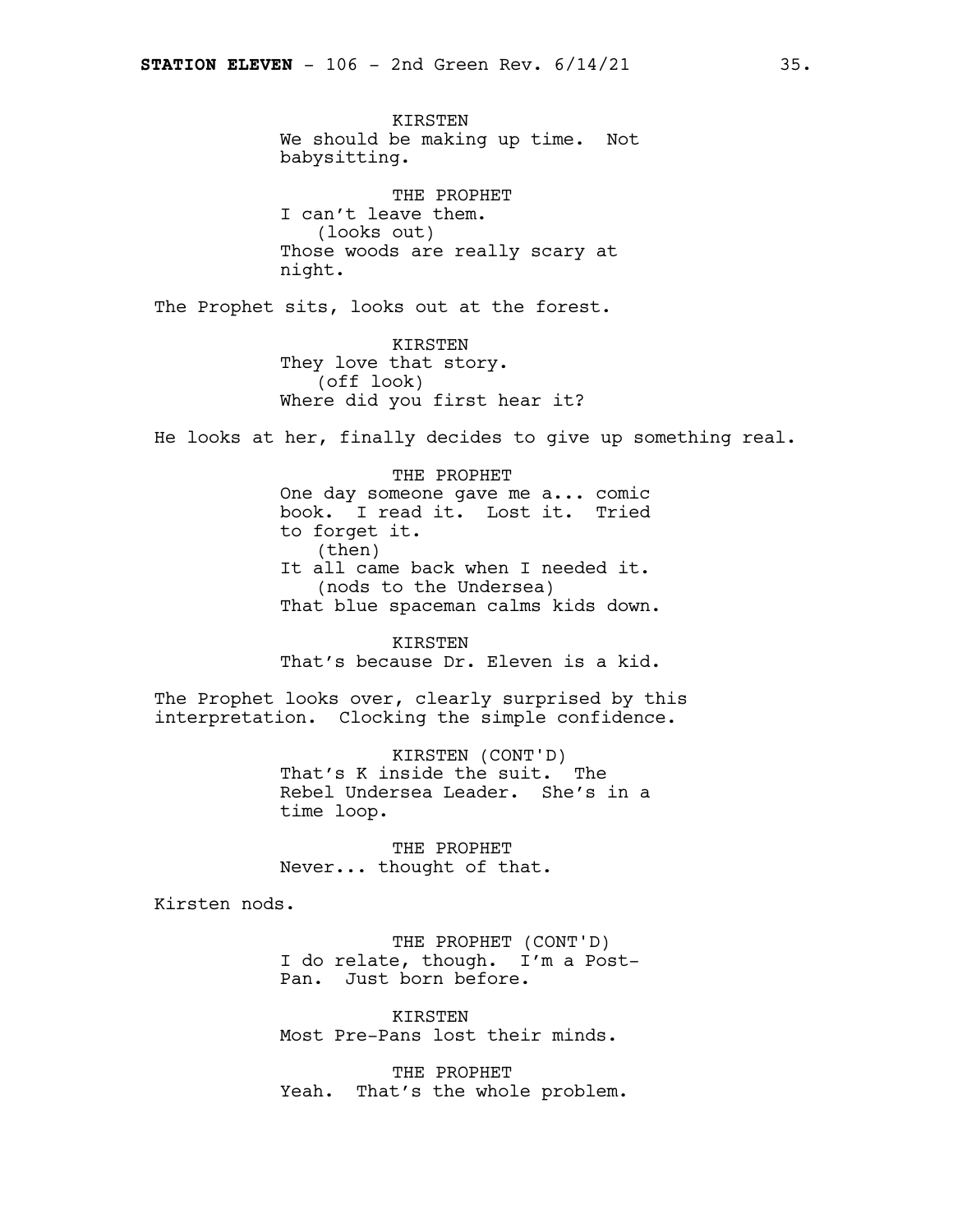He looks off. He wants, recklessly, to tell her who he is. He knows she doesn't believe in his "Prophet" persona, but he also doesn't trust her with the whole truth.

> THE PROPHET (CONT'D) My father's first wife was an artist. (off look) Not my mother. They both died before. (then) But when they were alive... he spoke Spanish, and he thought she didn't. So he would have all these conversations in front of her with his dad about how selfish she was, how crazy, how he loved her but she didn't love him. How he didn't understand the art she made. (then) After she left him, she called to say she loved him, and they had the whole conversation in Spanish. She told him he'd never asked her anything about herself. KIRSTEN That doesn't seem fair. THE PROPHET

*Igual y na' mas era egoísta el muy cabrón. Pero igual vale madre, no? El "antes" ni existe. Solo existe lo que esta por venir.*

KIRSTEN I don't speak Spanish.

THE PROPHET

Neither do I.

Kirsten looks at him for a beat. He gets to his feet.

THE PROPHET (CONT'D) Sleep. We move with the light.

KIRSTEN What's the game they play? The one like tag?

THE PROPHET

Infection.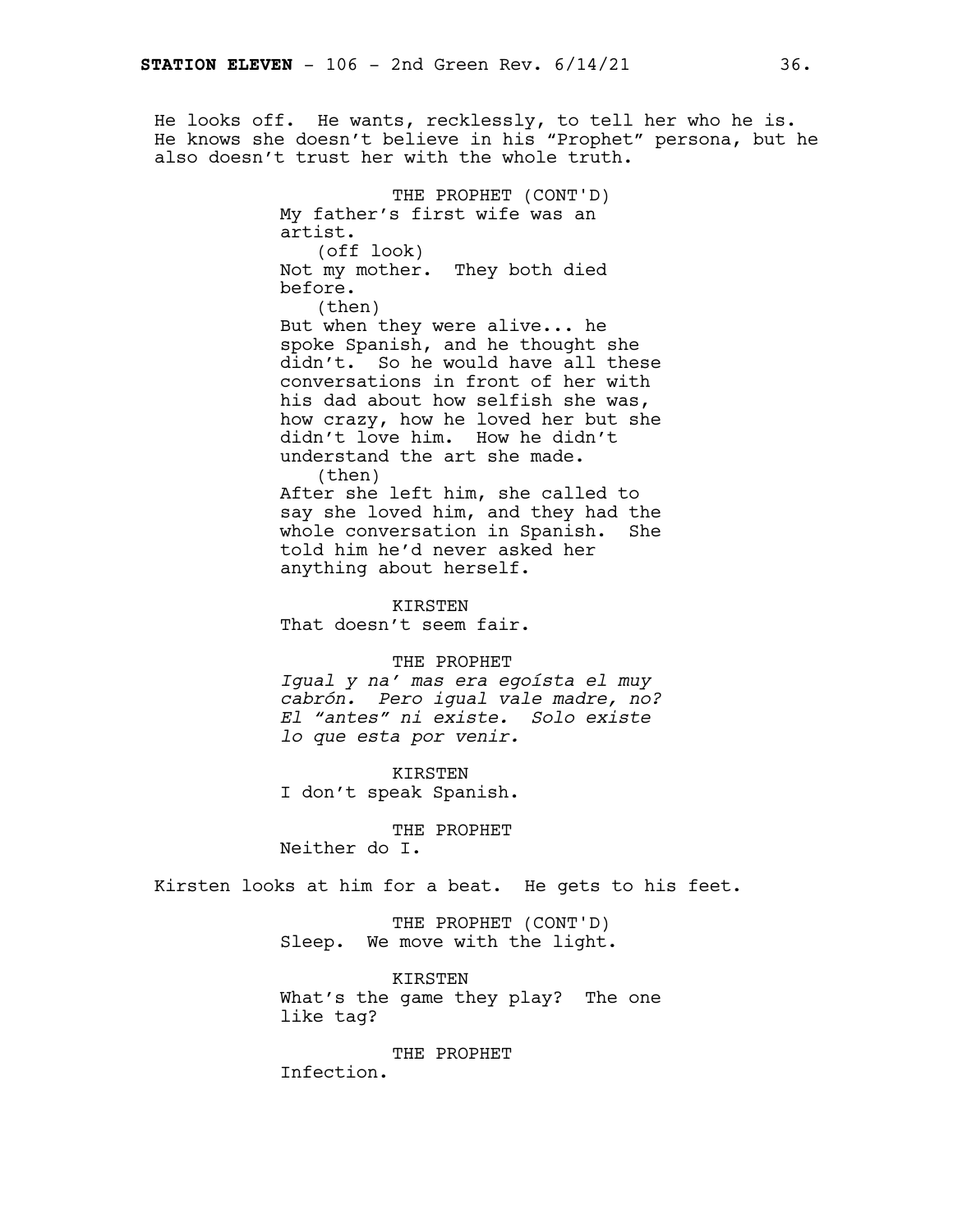THE PROPHET (CONT'D) (off look) The only way everybody wins is... everybody gets sick.

### KIRSTEN

Fun.

THE PROPHET Sometimes no one wins. Kids just keep running.

KIRSTEN What happens to them?

THE PROPHET They find some town. Tell people their name's The Prophet. Ask kids if they wanna join The Undersea.

She holds his look for a beat.

THE PROPHET (CONT'D) That how you know it? You met one of them along the way?

KIRSTEN

No.

He looks at her a beat longer, then walks off into the shadows. Kirsten watches him go, understanding this new part of the Undersea machine...

49 OMITTED 49

### A50 **EXT. "THE YARD" - SEVERN CITY AIRPORT - Y20/D8 - DAWN** A50

Alex sits alone on the tarmac, looking through the fencing, out and up. From where she is, she can just barely see what looks like WINDOWS of a larger airport structure.

### 50 **EXT. A DARK, WOODED PATH - Y20/D8 - DAY** 50

Kirsten walks into the summertime trees in early morning, flow of the Undersea hewing more to the trees a few feet off the path.

The Prophet is up ahead. Cody walks not far from Kirsten, in the trees to her right. At ease in the woods, unlike the Post-Pans. The group moves in silence for a bit, with Cody looking over at her a couple times.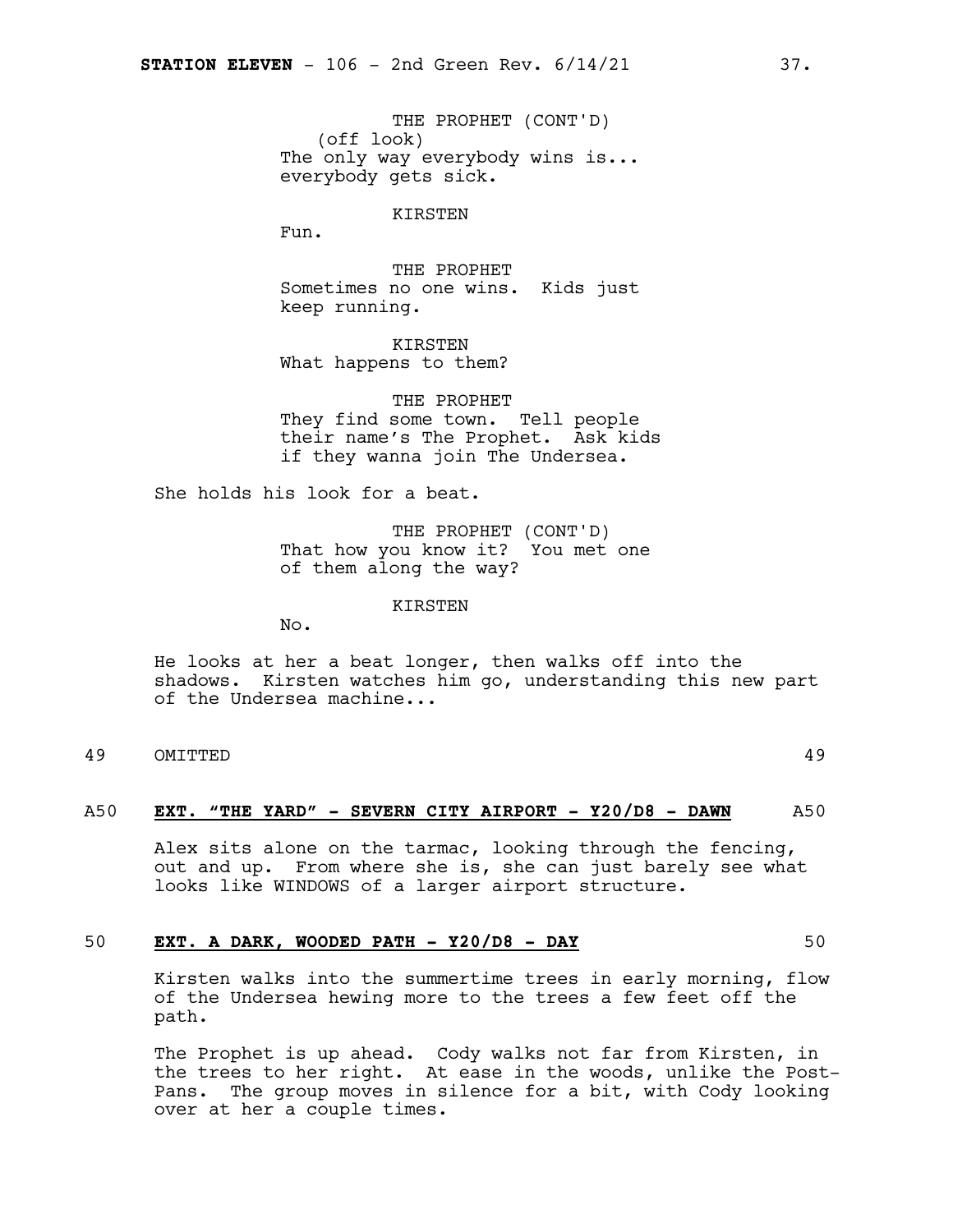CODY So the internet was real, then?

Kirsten looks at him.

KIRSTEN Yeah. The internet was real.

CODY What was it like?

Kirsten shrugs, surprised by this turn of conversation.

KIRSTEN Computers could all talk to one another. Wherever they were, in the world. You could send messages and pictures. Read any book. Watch any movie. Find anyone.

CODY It sounds beautiful.

KIRSTEN Why are you asking?

CODY That's what's in The Museum. (makes an air video game) On a little black thing this big.

She looks out at the Undersea, moving through the forest, with their backpacks on.

> CODY (CONT'D) He says old data's like a weed.

KIRSTEN I dunno. I liked Insta.

They walk in silence for a few beats. She looks at him.

KIRSTEN (CONT'D) What about you? What do you want?

CODY I want him to survive, so The Traveling Symphony survives.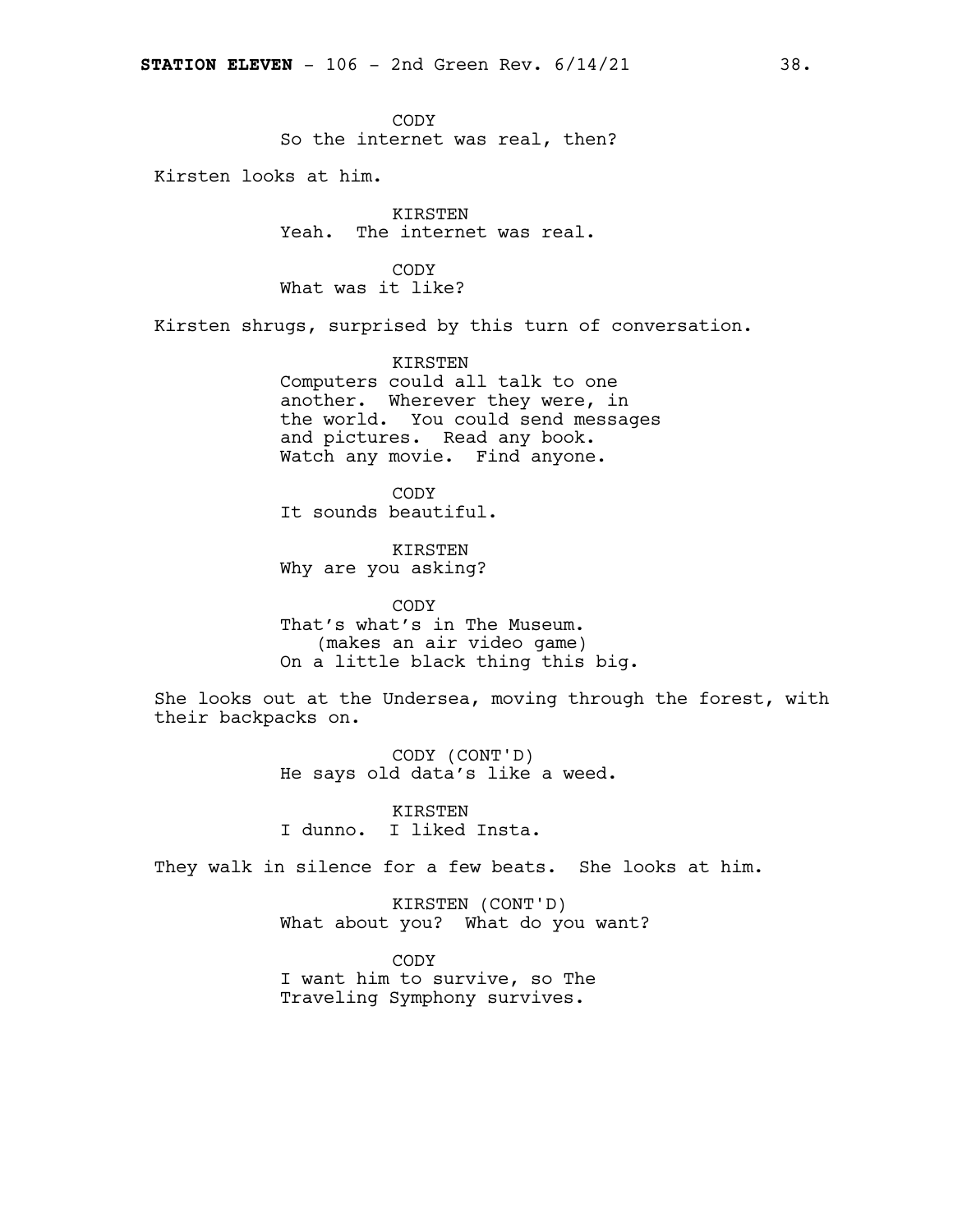Kirsten looks ahead. Things seem normal. She looks around at the woods, breathes. It's beautiful out here.

> **KIRSTEN** And you don't think we'll live, if The Prophet doesn't?

> > CODY

No way. They'll find you. He's been building up the Undersea for ten years.

Kirsten tenses, looks at Cody, remembering the viral nature of the Infection game she heard last night.

> CODY (CONT'D) They're coming when he lights the torch.

THE PROPHET *BANDANNNNNAAAAAAAAASSSSSSS!!!*

### *Suddenly GUNSHOTS BEGIN RINGING OUT FROM THE TREES LIKE FIRECRACKERS!*

Kirsten sees The Prophet turn to gather as many kids in his arms as he can and rush them off the path.

*ON KIRSTEN*, CALM IN CHAOS AS EVERYTHING SLOWS DOWN FOR HER. IN S/M: SHE WALKS IN THE DIRECTION OF THE PROPHET, DRAWING TWO KNIVES AS SHE GOES, IGNORING THE FLASHES OF GUNFIRE. WITH BARELY A LOOK, SHE THROWS A KNIFE TOWARDS THE WOODS, ANGLED UP, AND DRAWS ANOTHER KNIFE AS THE BODY OF A BANDANA FALLS FROM A TREE. SHE KEEPS GOING, RUNNING NOW.

When she reaches the Prophet, he turns and looks at her, terrified for the kids. Most are scattered now.

> THE PROPHET (CONT'D) There's too many of them.

### KIRSTEN

I need you to survive.

She puts two hands on his chest, and pushes him, HARD, over the side of a ravine, sending him tumbling down.

The Prophet crashes down the ravine into a creekbed, hitting his head on some rocks, knocking him out.